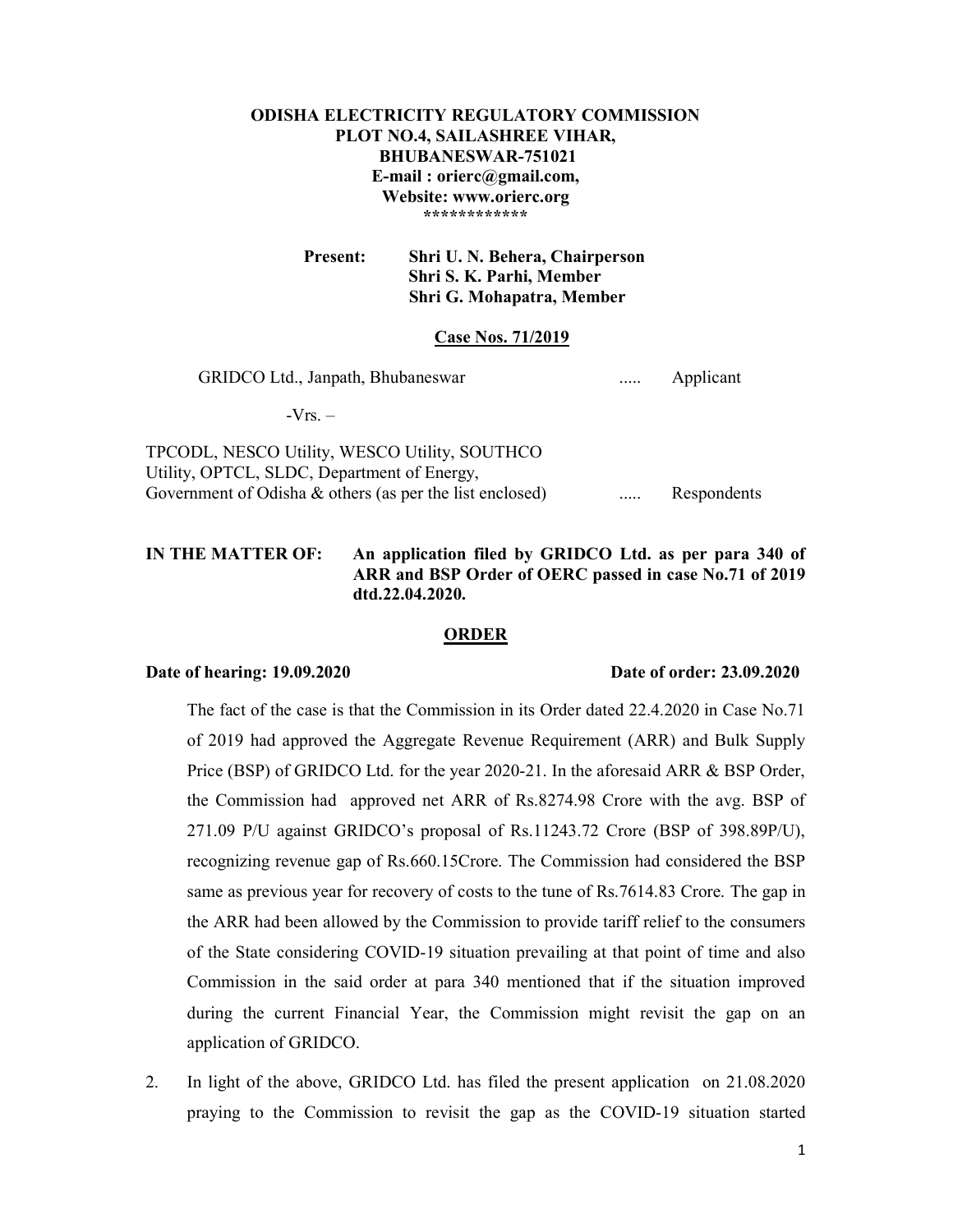improving and the gap allowed by the Commission is no longer manageable by them. The Commission observed that once the application of GRIDCO Ltd. is considered, it would require redetermination of BSP and consequential revision of the Retail Supply Tariff (RST) of DISCOMs. Therefore, the Commission decided to hear the present petition of GRIDCO Ltd. in presence of the persons/organizations/ institutions, those who were respondents/Objectors in earlier tariff proceedings in Case No.71 of 2019 along with Case Nos. 70, 74, 75, 76, 77, 78, 79 & 80 of 2019 wherein the ARR and RST and Open Access Charges for the Distribution Utilities were determined for the FY 2020-21. Accordingly, the Commission issued notice to all the persons/ organizations/ institutions who were parties in the above noted cases.

- 3. The case was heard on 19.09.2020 through video conferencing due to prevailing COVID-19 situation in the State. The following persons/organizations/ institutions participated in the hearing through video conferencing.
	- 1. Shri Gagan Bihari Swain, Director (Fin. and Corporate Affairs), GRIDCO Ltd.
	- 2. Shri Ananda Kumar Mohapatra
	- 3. Shri R.P. Mahapatra
	- 4. Shri P.K. Pradhan
	- 5. Shri Manoj Singh,
	- 6. Shri Goutam Jayprakash on behalf of TPCODL
	- 7. Shri K.C. Nanda, DGM (Fin.), WESCO Utility
	- 8. Shri Pratap Mohanty of NESCO Utility
	- 9. The representative of SOUTHCO Utility
	- 10. Shri Laxman Sarangi and Shri Ashok Patnaik on behalf Balasore Alloys Ltd.
	- 11. Shri Ramesh Chandra Satpathy
	- 12. Shri Ritwik Mishra and Shri Haresh Satpathy on behalf OPGC Ltd.
	- 13. Ms. Niharika Pattanayak, ALO, DoE, GoO.
- 4. Nobody was present on behalf of Shri Akshya Kumar Sahani, Shri Santosh Kumar Agarwal, M/s. Utkal Chamber of Commerce & Industry Ltd., M/s. Grinity Power Tech Pvt. Ltd., ATC Telecom Infrastructure (P) Ltd., Shri Prabhakar Dora, M/s. Ferro Alloys Corporation Limited, East Coast Railway, M/s. Visa Steel Limited, M/s. Tata Steel Limited, North Odisha Chamber of Commerce and Industry (NOCCI), M/s. Confederation of Captive Power Plant (CCPPO), M/s. Indian Energy Exchange Limited, M/s. Visa Steel Limited, M/s. D.D. Iron & Steel Pvt. Ltd., M/s. Shri Jagannath Alloys Private Limited, M/s. Ritika Ispat Private Limited, M/s. Shri Radha Krishna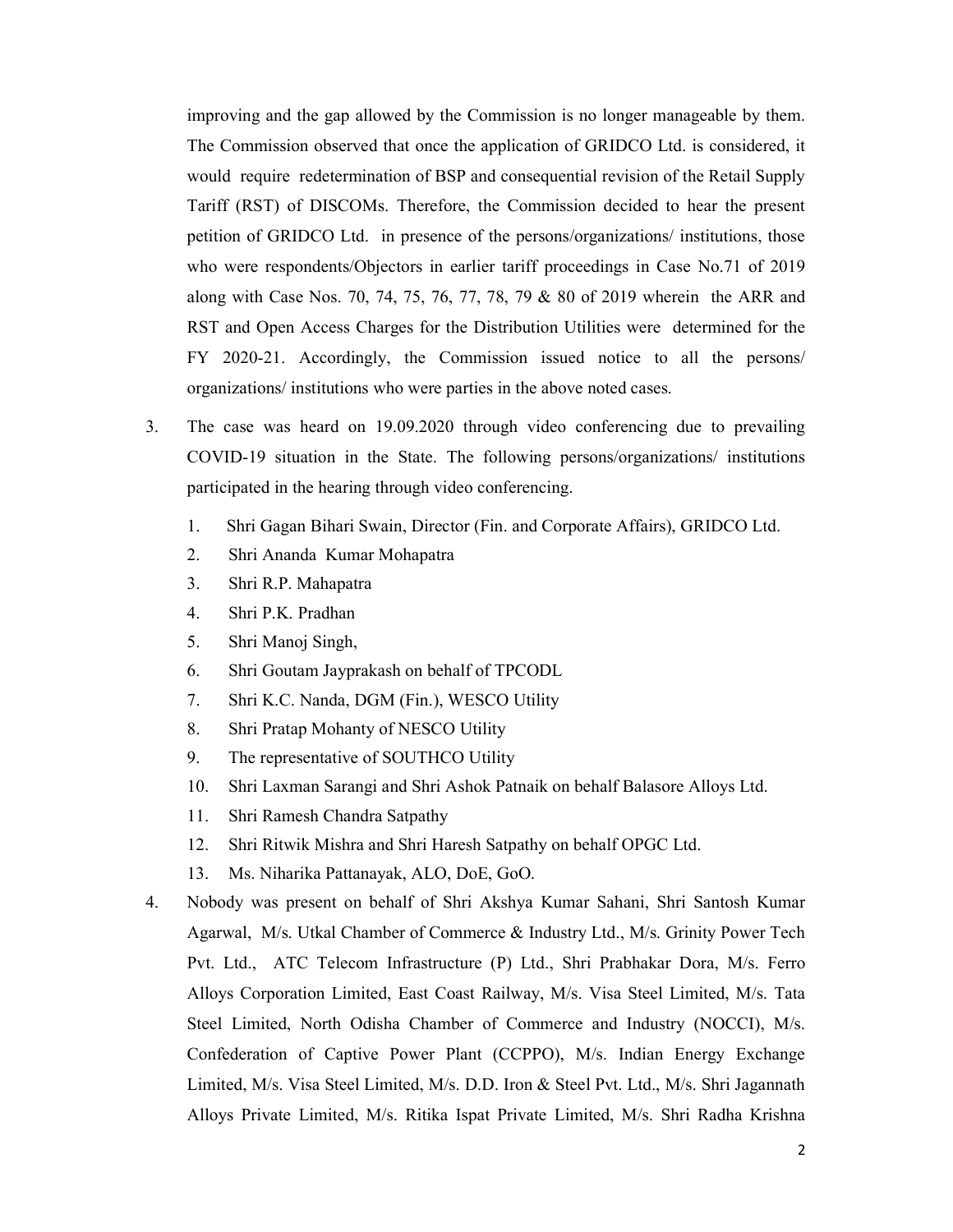Ispat (P) Ltd., M/s. Top Tech Steels (P) Ltd., M/s. Subh Ispat Private Limited, M/s. Maa Girija Ispat (P) Ltd., M/s. Shree Salasar Castings Pvt. Ltd., M/s. Dalmia Cement (Bharat) Limited, All India Weavers Welfare and Charitable Trust, Grahak Panchayat, Sambalpur District Consumers Federation, Sundargarh District Employee Association, Confederation of Citizen Association, Odisha Consumers Association, Balasore-Chapter, PRAYAS.

## Submission of GRIDCO

- 5. GRIDCO has submitted that the Commission vide its Order dated 22.04.2020 in Case No.71 of 2019 has approved the Aggregate Revenue Requirement (ARR) and determined the Bulk Supply Price (BSP) of GRIDCO Ltd. ("the Applicant") for the FY 2020-21 to enable the Applicant's functions of bulk supply to DISCOM Utilities and emergency supply to CGPs.
- 6. In the aforesaid ARR & BSP Order dated 22.04.2020 for FY 2020-21, the Commission has approved net ARR of Rs.8274.98 Crore with the BSP of 271.09 P/U against GRIDCO's proposed ARR of Rs.11243.72 Crore recoverable through the proposed BSP of 398.89 P/U. The Commission has considered the BSP same as previous year for recovery of costs to the tune of Rs.7614.83 Crore leaving a revenue gap of Rs.660.15 Crore.
- 7. The Commission in the said Order dated 22.4.2020 inter alia observed that:

"340. It is observed from above table that the Commission has estimated the net revenue requirement of GRIDCO to the tune of Rs.8274.98 Crore after adjustment of miscellaneous receipts of Rs.47.70 Crore and GRIDCO would recover Rs.7614.83 Crore from the DISCOM Utilities through Bulk Supply Price during the FY 2020-21 leaving a negative gap of Rs.660.15 Crore. The Commission has estimated the energy availability of 34960.13 MU to GRIDCO from different sources during FY 2020-21 and the State requirement has been estimated at 29018.76 MU, leaving a surplus availability of 5941.37 MU. The Commission directs GRIDCO for trading of the available surplus power on prudent commercial principles in the market after meeting the State requirement and adjust the revenue earnings from trading and UI sources towards meeting the above gap and past losses. In case the above gap of Rs. 660.15 Crore is not met from the trading and the UI accounts, the balance amount shall be treated as regulatory asset to be amortized by the Commission at future date. The gap in the ARR has been allowed by the Commission to provide relief to the consumers of the State considering COVID-19 situation prevailing now. If the situation improves during the current Financial Year, the Commission may revisit the gap on an application of GRIDCO."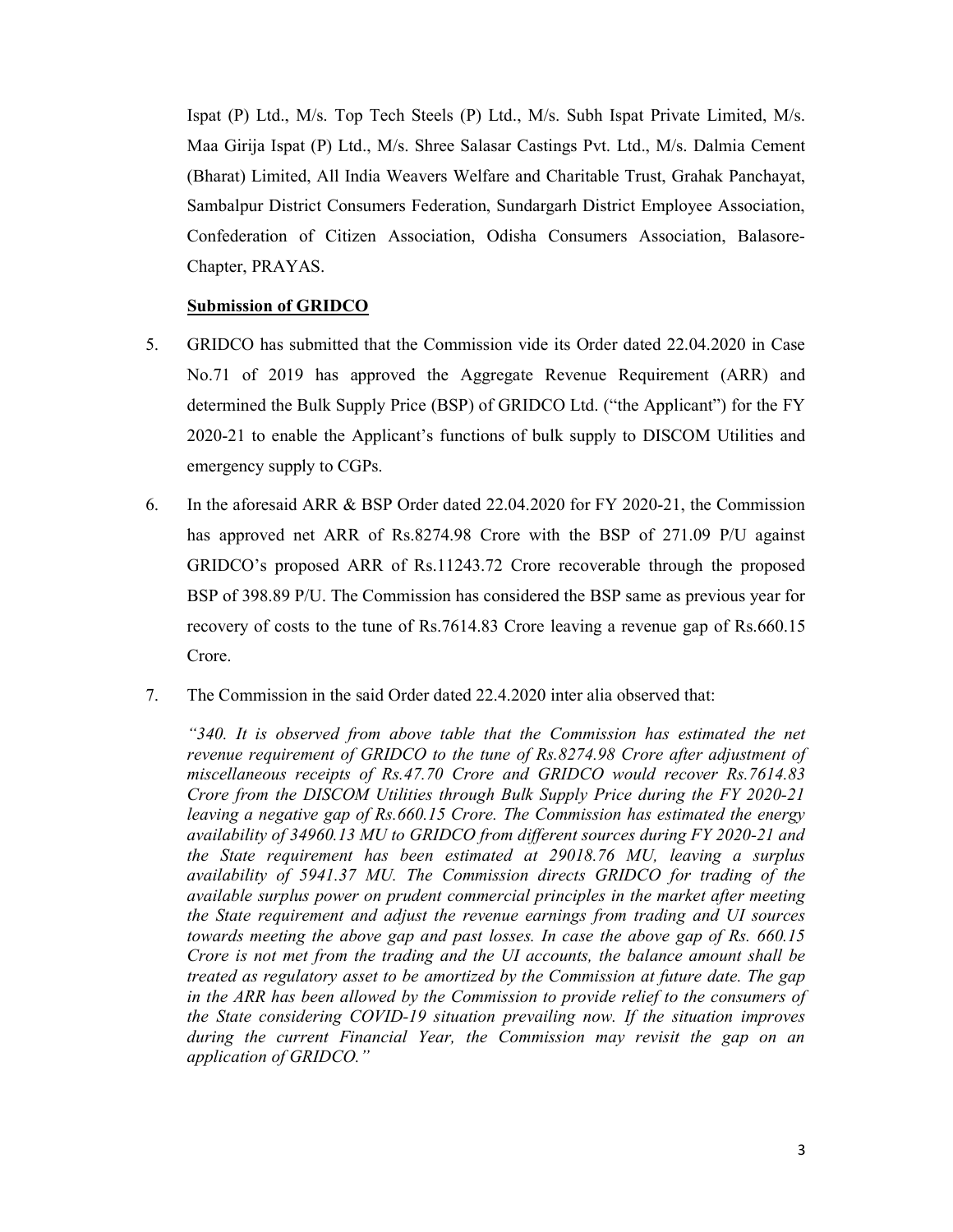8. In light of the above, and by liberty granted by the Commission, the applicant has filed the present application praying the Commission to revisit the gap as the COVID-19 situation has started improving after initial severe drop in power demand in April and May due to nation-wide lockdown situation. A comparison of actual energy drawl of DISCOMs during first four months of last financial year vis-à-vis current financial year is shown in the table given below:

| Month | All DISCOMs drawal in MU       |                                |                                            |  |
|-------|--------------------------------|--------------------------------|--------------------------------------------|--|
|       | FY 2019-20<br>$(Apr-July '20)$ | FY 2020-21<br>$(Apr-July '20)$ | % of corresponding<br>month of previous FY |  |
| April | 2,385.91                       | 1,811.55                       | 76%                                        |  |
| May   | 2,294.58                       | 2,071.28                       | 90%                                        |  |
| June  | 2,288.45                       | 2,090.48                       | 91%                                        |  |
| July  | 2,311.65                       | 2,290.16                       | 99%                                        |  |

| anıe- |  |  |  |  |
|-------|--|--|--|--|
|-------|--|--|--|--|

- 9. Due to COVID-19, GRIDCO has been affected severely due to reduction in the Domestic, Commercial and Industrial energy consumption in the State. Due to impact of the pandemic starting from the last week of March and continuing till date, industrial/commercial demand has been substantially reduced in April and May. Therefore, Sale/Energy forecasts earlier submitted by GRIDCO before the Commission to the tune of 28,090 MU may not be achieved during the FY 2020-21 due to lower demand caused by Covid-19 period in March to April. However, the demand has started picking up slowly with opening up of commercial and industrial activities in May and June, 2020 and the demand in the month of July 2020 has almost reached to the same level of July previous year. As the situation has now improved, the Commission may revisit the gap and grant consequential relief to GRIDCO.
- 10. Further, in the ARR & BSP order of GRIDCO for the FY 2020-21, the Commission has not considered the state share of power of 4188.38 MU from Darlipali STPS (2X800 MW) of NTPC and 25% fixed charges of OPGC units 3&4. Similarly, the interest cost which is contractually required to be paid by GRIDCO, has not been allowed in the ARR. The Applicant may take up the above issues to avail reliefs at an appropriate time, as may be necessary.
- 11. While approving the power purchase quantum & the related costs for the FY 2020-21, the Commission has not approved any energy drawal from four NTPC Thermal Stations, namely, FSTPS- I,II &III & KhSTPS-I&II by following the Merit Order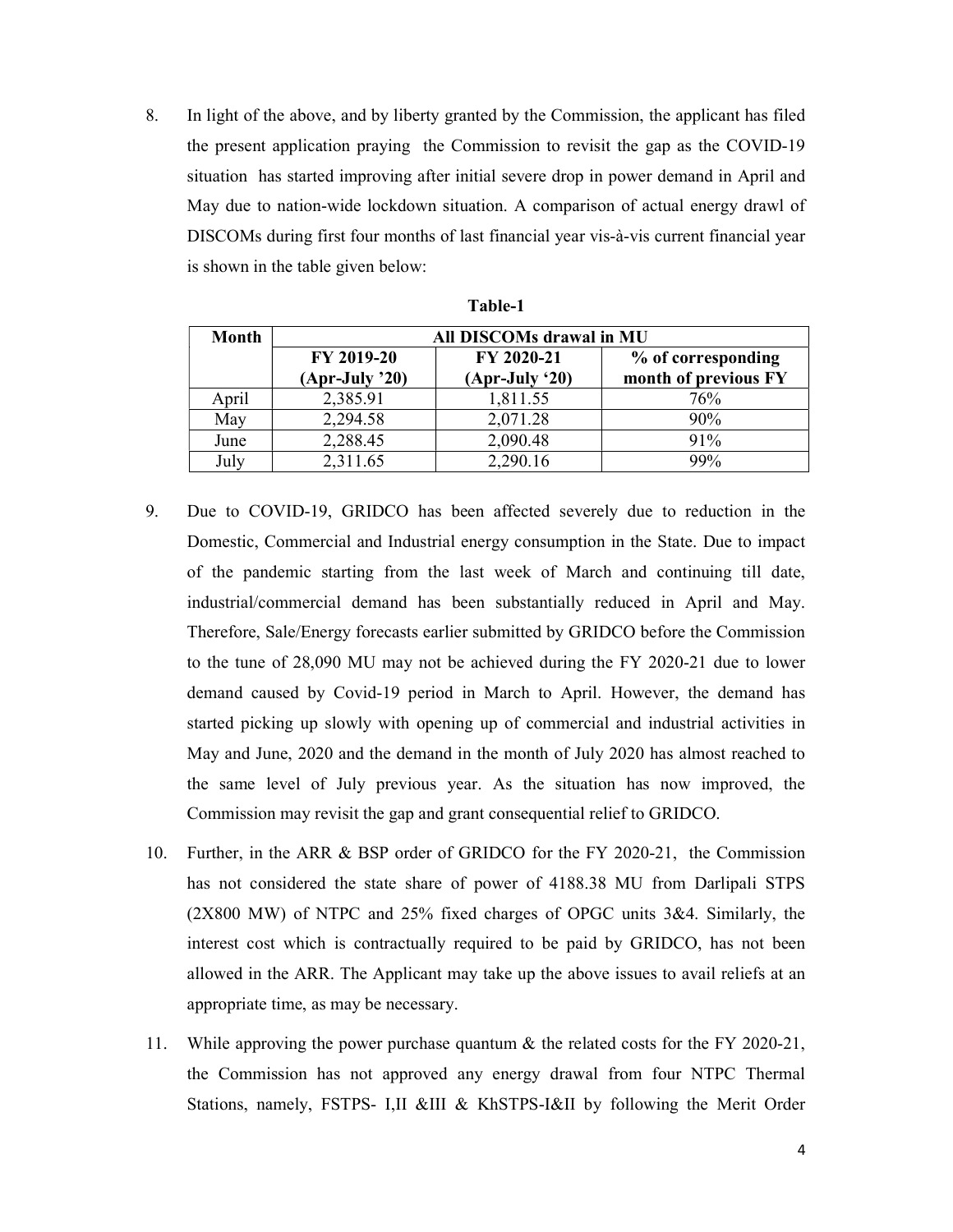Principle. But the Fixed Cost of these Stations has not been allowed by the Commission along with all other NTPC-ER Stations whereas the Fixed Costs of NTPC Stations are payable irrespective of energy drawal. GRIDCO has submitted that energy drawal from FSTPS-I, II, & III, KhSTPS-I & II has taken place in the past without exception to meet the varied power demand during peak & off-peak hours vis-à-vis corresponding power availability in the State. In the said ARR and BSP order, the Commission has also held that:

"294. The Commission has not allowed any drawal from some of the Central Generating Stations i.e. FSTPS-I,  $II \& III$  and KhTPS-I  $\& II$ , since considering merit order despatch principle these Stations lie beyond the margin of the merit order. GRIDCO has entered into PPAs with numbers of State and Central Generating Stations. If, GRIDCO draws power from those stations it will have surplus availability of power. Even, if GRIDCO does not draw power from the power stations which are having PPA, it will have to pay fixed cost to those power stations which will eventually be passed on to the consumers as Tariff burden. In order to avoid passage of unnecessary cost to the consumer, the Commission has not considered the fixed cost of those power stations from which GRIDCO would not draw power due to surplus availability. Therefore, the GRIDCO should take up this matter with the State Government to whom Central allocation of power has been made for payment of fixed cost of those stations. The estimated extra fixed charge for those stations would be Rs. 348.37 Crore for FY 2020-21."

12. As per the directives of the Commission, GRIDCO took up the matter with Govt. of Odisha for funding of such unabsorbed Fixed Cost of the above NTPC ER Stations. Govt. of Odisha has intimated that Government is not in a position to provide any budgetary support to GRIDCO towards revenue gap requirement and has advised GRIDCO to take up with OERC for a cost reflective tariff considering all expenditures arising due to contractual obligation. Accordingly, GRIDCO has filed the present Application before the Commission to consider and allow the approved uncontrollable Fixed Cost of Rs.348.37 Crore of aforesaid stations in its ARR for the FY 2020-21 to avoid further financial distressed condition of GRIDCO to meet the contractual obligation. GRIDCO has been adversely affected and feeling the impact of the said order which is having a cascading effect on its power procurement and finances. Hence, GRIDCO has prayed the Commission to allow the approved fixed charge of Rs.348.37 Crore in the ARR of GRIDCO for FY 2020-21 along with the revenue gap of Rs.660.15Crore.

# Views of the Objectors: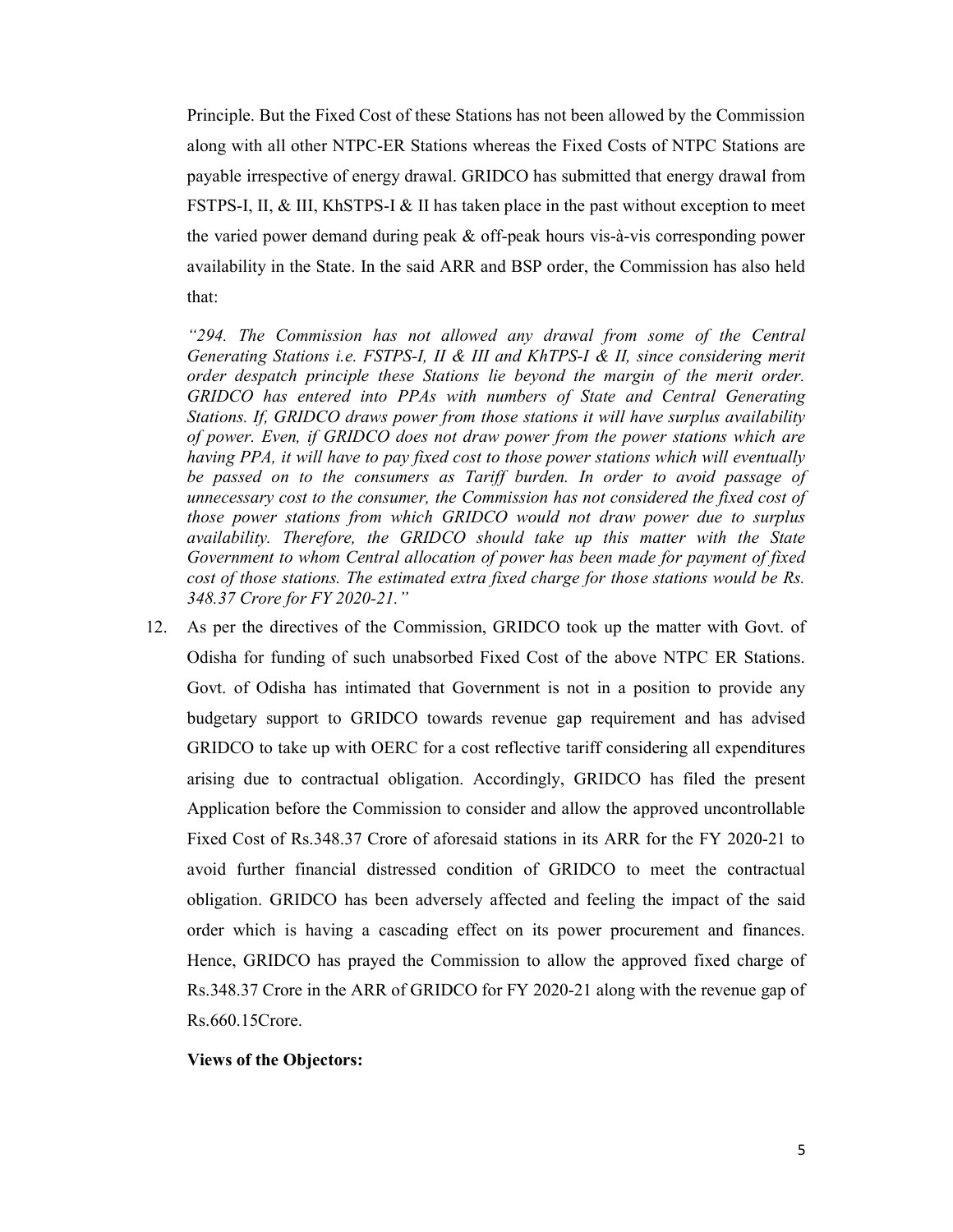- 13. The Commission in the ARR and BSP order of GRIDCO for the FY 2020-21 has observed that the gap in the ARR has been allowed by the Commission, to provide relief to the consumers of the state considering the prevailing COVID-19 situation. If the situation improves during the current financial year, the Commission may revisit the gap on an application of GRIDCO. But now the situation due to COVID-19 is becoming worse day by day. Though ICMR has predicted that the peak may continue for another one and half a month, it cannot be said, when COVID-19 pandemic will be reduced and the situation in the state will be normal. Merely because there has been an increase in consumption of energy during July 2020 does not mean that the situation is normal. Hence, the observations of the Commission have been totally mis-interpreted by GRIDCO. The spread of COVID-19 in Odisha is evident from the increasing number of infections and deaths declared by the government day by day. In fact due to COVID-19 pandemic, the GDP growth in  $1<sup>st</sup>$  quarter of FY 2020-21 is (-) 24%.
- 14. In the said ARR and BSP order, GRIDCO has been allowed to trade available surplus power of 5941.37 MU and adjust it towards its revenue gap. As submitted by GRIDCO they have got further surplus of 4188.38 MU from Darlipali STPS of NTPC which is also to be traded. Accordingly the total estimated surplus power is to the tune of 10129.75 MU with GRIDCO for trading and to earn surplus revenue to bridge the deficit gap of Rs.660.15 Crore and it will also recover more revenue towards past losses.
- 15. GRIDCO is unable to recover full BSP and securitised dues from DISCOMs and it is availing loan to meet the working capital gap due to inadequate tariff and poor performance of DISCOMs. In case of inefficiency of DISCOMs, GRIDCO should not allow escrow relaxation towards their employees cost. Allowing escrow relaxation help the DISCOMs not to be serious for paying BSP which creates burden on the consumers. In previous orders, the Commission has directed GRIDCO to take all necessary actions to collect the arrears from DISCOMs and to file the action taken for liquidation of these arrears. But GRIDCO has not made any action plan and never moves to the Commission regarding recovery of the arrear dues from the DISCOMs. GRIDCO must furnish the amount of outstanding dues of DISCOMs and how much they have recovered till date. Due to its failure to collect the outstanding against DISCOMs, GRIDCO is borrowing money from banks and the interest as well as repayment of this loan is loaded on the consumers of the state along with payment of Guarantee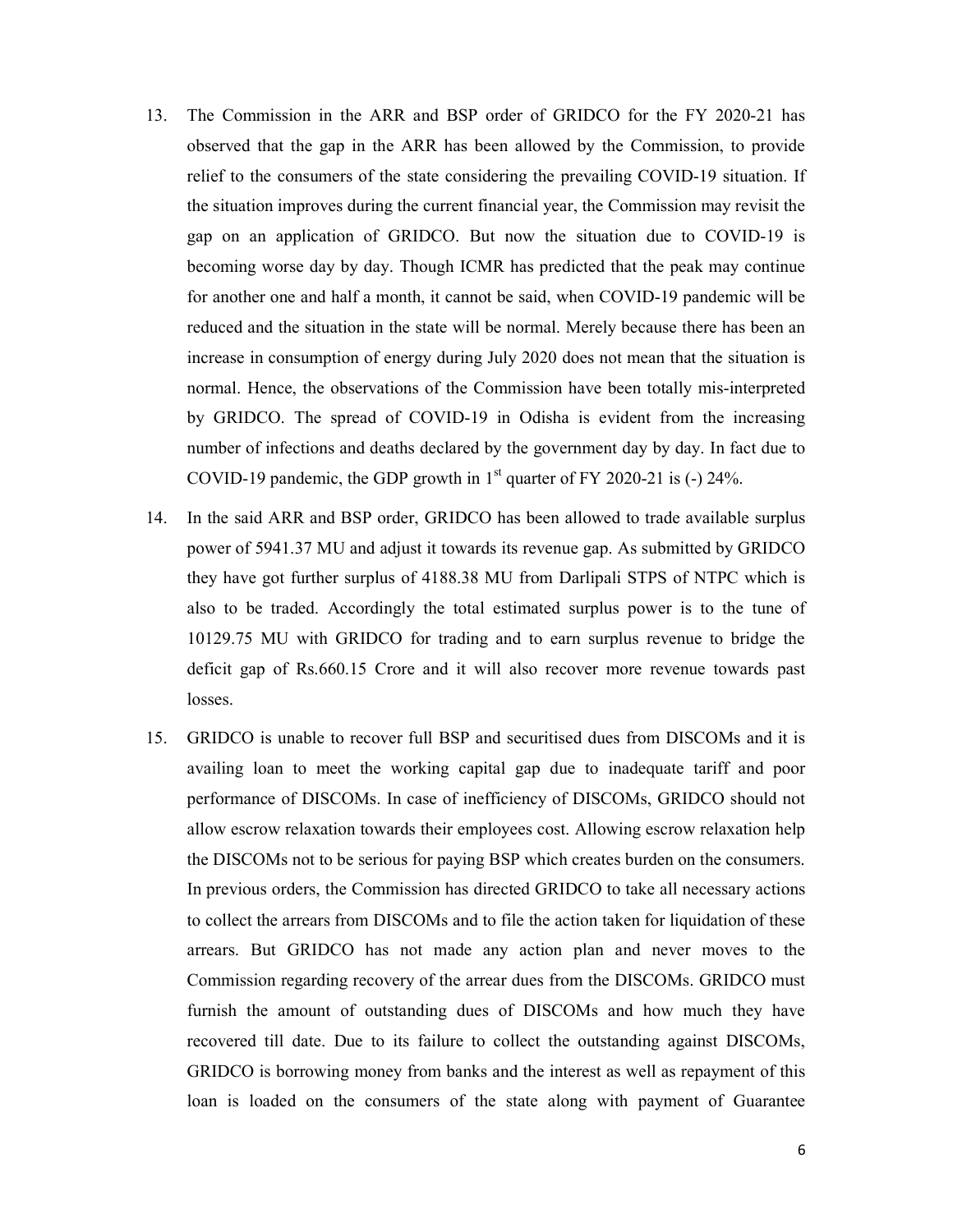Commission to the Government. GRIDCO should explain the amount of loan they have incurred so far and the situation in which it has been borrowed. It is not known whether they have obtained the approval of the Commission before borrowing money from the financial institutions.

- 16. The Commission in its ARR and BSP order dated 22.04.2020 for the FY 2020-21 have stated that "In case the above gap of Rs. 660.15 Crore is not met from the trading and the UI accounts, the balance amount shall be treated as regulatory asset to be amortized by the Commission at future date". Therefore treatment of the gap left by the Commission may be amortised as regulatory asset and the observation of the Commission regarding "re-visiting the gap" may not be implemented considering outstanding of huge uncollected arrears against the DISCOMs.
- 17. GRIDCO has not replied regarding its plan for additional generation capacity particularly from central generating stations. As the state designated entity for bulk power procurement, GRIDCO has failed to properly assess the requirement of power both on short term and long term basis, due to which excess power is dumped on the state and capacity charges are being levied. Therefore payment of capacity charges of the Central Thermal Stations already disallowed by the Commission may not be considered, because the Commission has not allowed drawal of energy from these stations in the merit order principle. Even though GRIDCO is having surplus power, it has entered into PPA with PTC for availing power from Mangdechhu Hydro Power of Bhutan at a cost of Rs.4.29  $p/u$  excluding trading margin of 7  $p/u$  and CTU charges. For the FY 2019-20, the average cost of power is about Rs.5.47/unit. While considering signing of PPA for Mangdechhu, GRIDCO has not considered its share of 660 MW from OPGC Units-3 & 4 along with share of 800 MW from Darlipali STPS.
- 18. Regarding claim of fixed cost for 25% share in respect of OPGC Units-3 & 4 (beyond existing share of 50%), the supplementary PPA is yet to be approved. Hence, such claim of GRIDCO can be taken into consideration only after decision on approval of the supplementary PPA.
- 19. GRIDCO in its application has not informed the amount of energy traded during April to July, 2020 and the revenue earned thereof as six months of the FY 2020-21 has almost been over and in case the revenue deficit of Rs.660.15 Crore is allowed for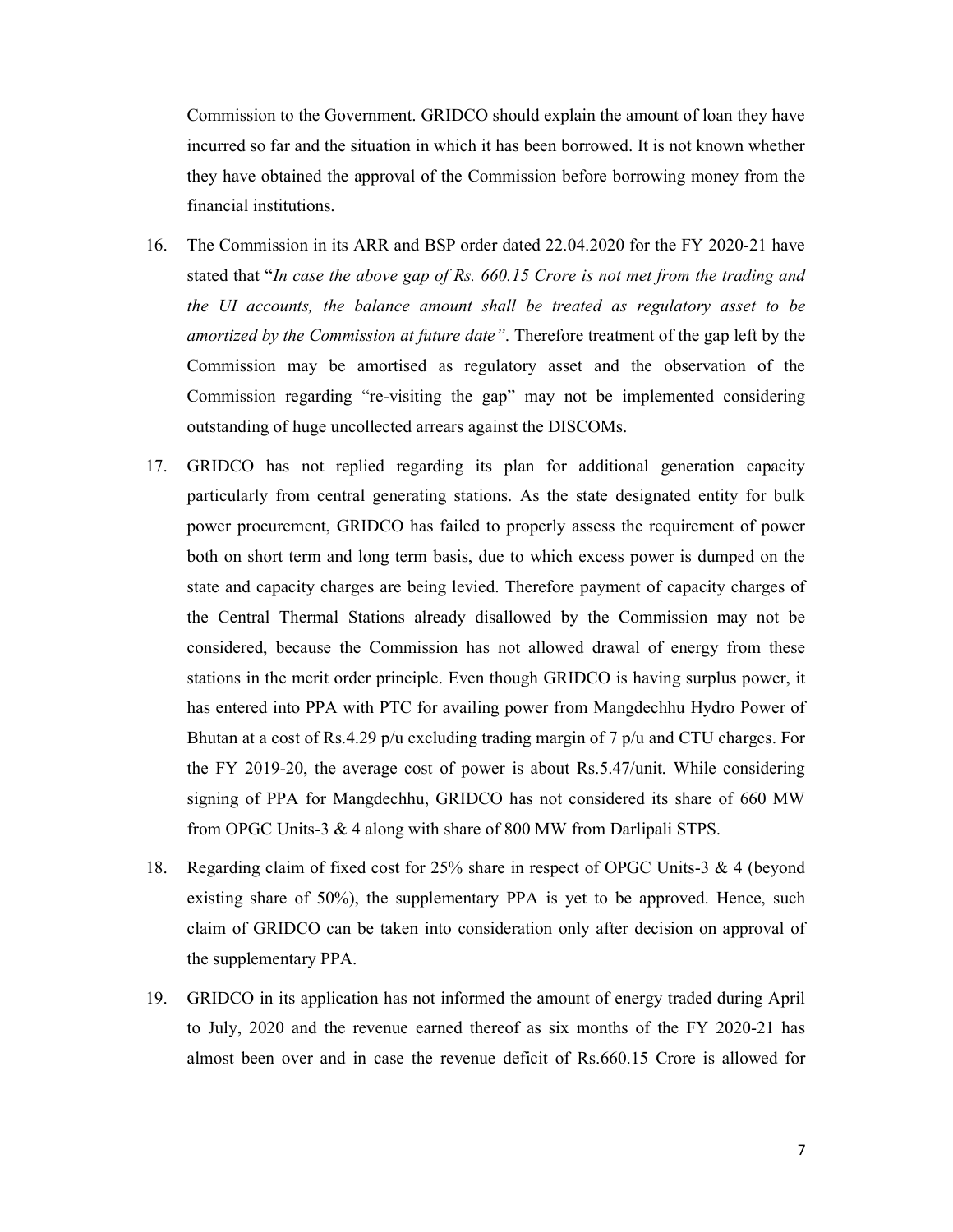balance six months, increase in BSP will be around  $42$  p/u and consequently RST will be raised by around 72 p/u. This may create havoc amongst the consumers of the state.

- 20. By following up the precautions as per government guidelines due to Covid-19 Pandemic along with various cascading reasons, the industries are not in a position at present to make 100% production. Further due to non-sale of finished product and lower cash inflow the industries are now financially handicapped. In the event the RST is increased due to increase in BSP then all the industrial units will face forced shut down which may lead to unwanted law and order situation. Further, the tariff for BPL consumers should not be cross-subsidised by the industrial consumers; rather Government should give subsidy to the BPL consumers.
- 21. There is huge loss of employment and loss of production in industries due to COVID-19 Pandemic. The situation is not going to be normal during the current as well as next financial year, therefore revisiting the gap at this stage does not appear appropriate as the situation has not improved but has deteriorated.
- 22. Since Covid-19 Pandemic situation is still getting worse, the Commission may not consider the ARR gap of Rs.660.15 and pass through of fixed cost of Rs.343.87 Crore during the FY 2020-21 and in case it is not made good by trading of surplus power for whatsoever reasons, then in that case, the balance amount may be treated as regulatory asset to be amortised by the Commission in future in order to give relief to the consumers of the state in present situation.
- 23. GRIDCO has received a rebate on the billed fixed charges of Central PSUs amounting to Rs.85 Crore (MoP assistance for lock down period through the Central PSUs) which the Commission may allow GRIDCO to retain instead of passing on to the consumers.
- 24. GRIDCO has admitted that it is a "Deemed Trading Licensee" under the Electricity Act, 2003. Therefore, no ARR should be determined for a trader and the Commission has to determine only a trading margin. Since GRIDCO is fully owned by the state government, any loss due to non collection of dues from DISCOMs has to be borne by the state government and should not be loaded on the consumers.
- 25. In view of the above, the objectors have stated that the Commission may not allow the revenue deficit of Rs.660.15 Crore and fixed cost of Rs.343.87 Crore as pass through in the ARR of GRIDCO for the FY 2020-21. The actual revenue gap at the end of FY 2020-21 may be treated as regulatory asset to be amortised in future. Further, the rebate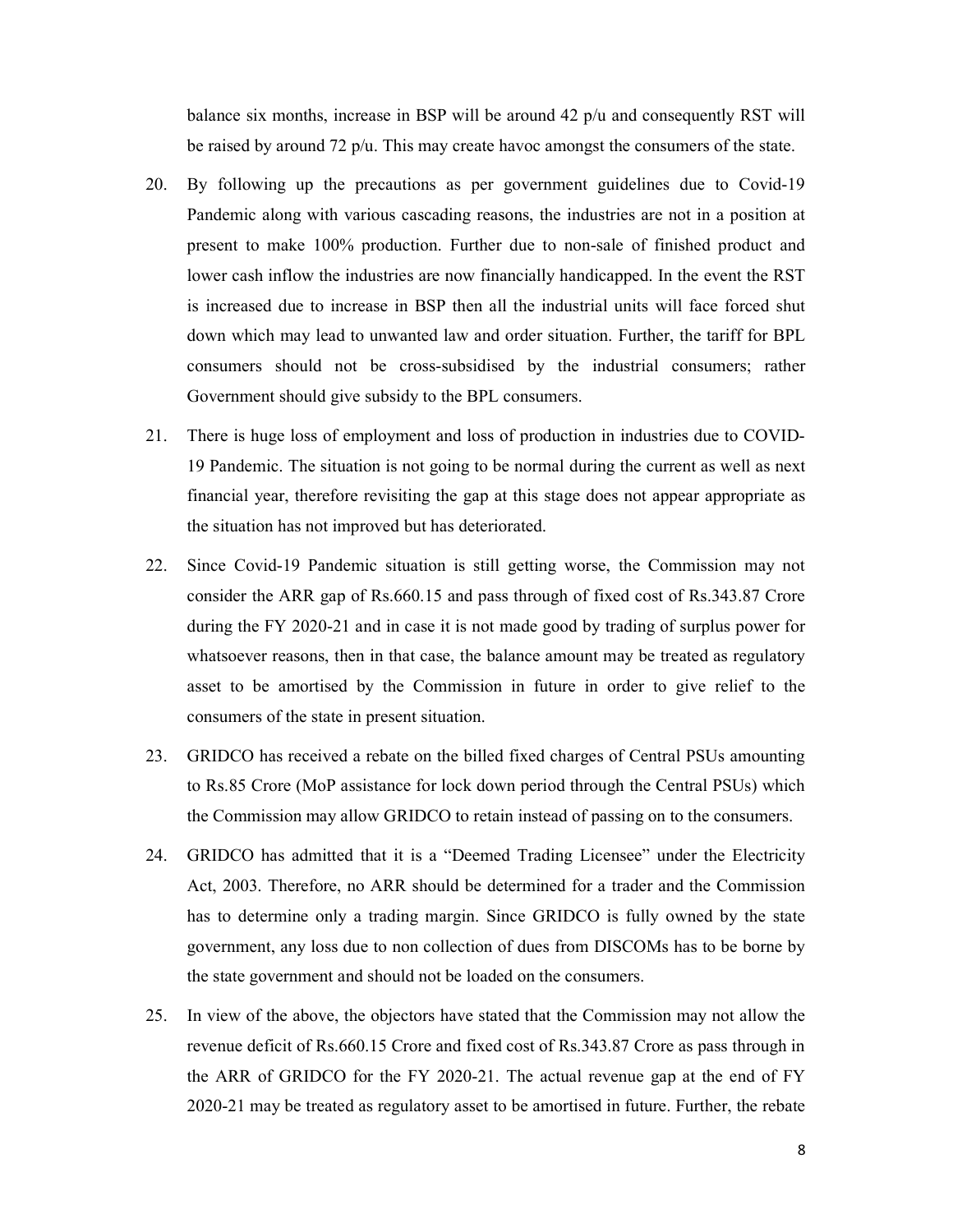amount of Rs.85 Crore received from central PSUs is to be retained with GRIDCO instead of passing on to the consumers. Hence, the present petition of GRIDCO may be rejected by the Commission.

- 26. M/s. TPCODL has submitted that they have no objection to grant of prayer made by the petitioner–GRIDCO Ltd. However, they submitted that the Commission may consider revision of bulk supply tariff in such a way that tariff shock is not given to the consumers, who are already reeling under the impact of COVID-19 situation. M/s. TPCODL submitted that the Commission may consider allowing the prudently incurred cost of GRIDCO in phases so that it does not cause any tariff shock to the retail consumers. The Commission may also consider introducing a quarterly Fuel/Capacity Charge Adjustment formula which can automatically take care of fuel cost etc. variance upto a limit of say 5% without requiring a year end true up.
- 27. NESCO, WESCO and SOUTHCO Utilities have not filed their written note of submissions. However, during the hearing the representative of NESCO utility stated that the Commission may take a prudent decision on the present petition of GRIDCO. But in case of increase in RST consequent upon the increase in BSP, NESCO utility may not be able to realise its revenue fully in the prevailing Covid-19 situation along with flood in their area. The representative of WESCO utility stated that they agree to the submission of NESCO utility. He further stated that since HT industries are not fully operational now, the prayer of GRIDCO may be deferred for a couple of months. The representative of SOUTHCO utility stated that their collection efficiency had reduced due to Covid-19 situation. If the prayer of GRIDCO is accepted and there is a hike in RST, it may further affect the financial position of SOUTHCO utility.

## Rejoinder of GRIDCO

28. GRIDCO is a Deemed Trading Licensee under 5th Proviso to Section 14 of the Electricity Act, 2003. GRIDCO is a wholly owned state undertaking. It is the "State Designated Entity" and also an "Aggregator", that is engaged in the business of purchase of electricity in bulk from various Generators located in & outside Odisha and the State share of power from the Central Generators for supply of the same in bulk to the four Electricity Distribution Utilities (hereinafter called as "DISCOM Utilities") in the State of Odisha. GRIDCO makes energy projection of the State demand for a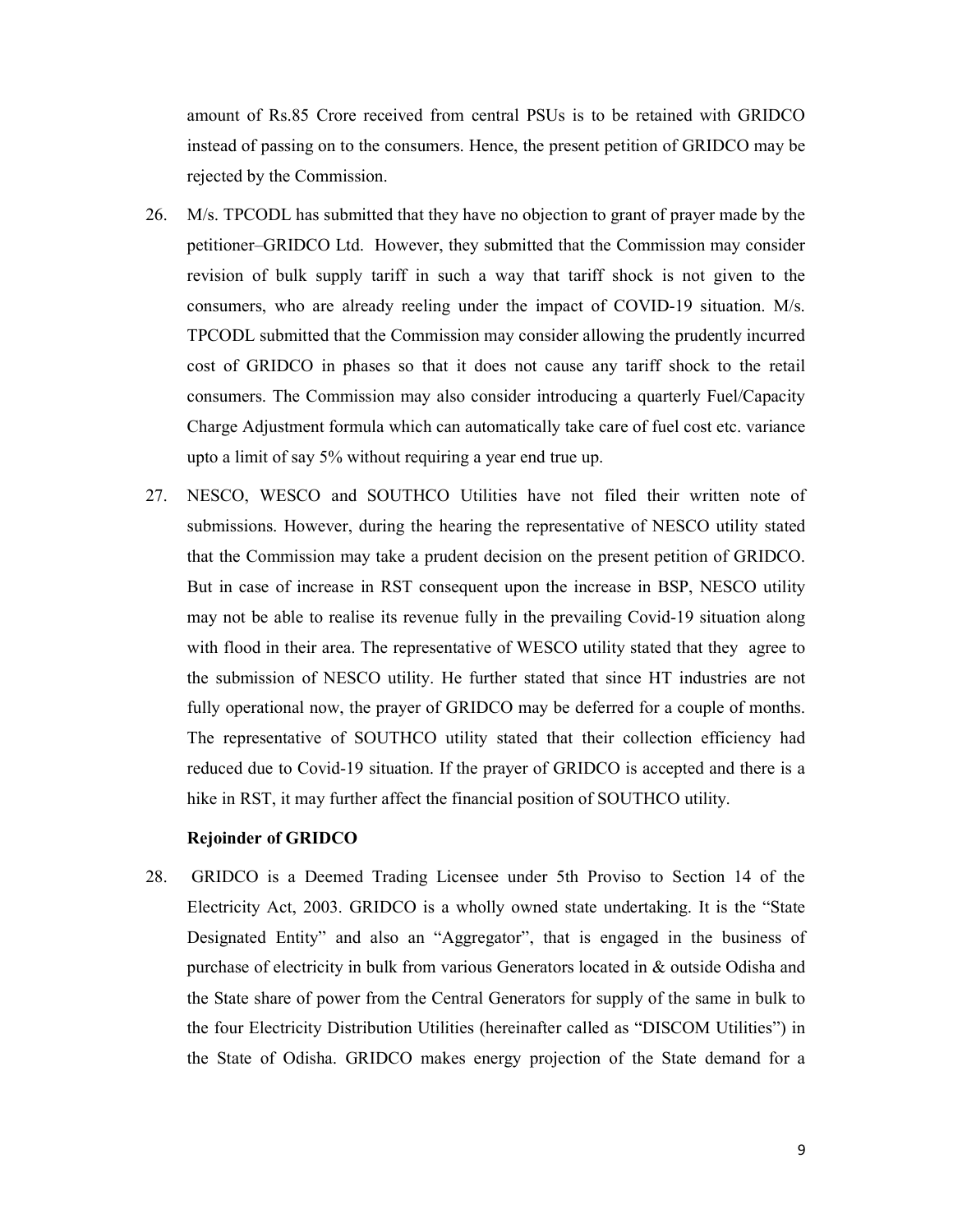relatively longer period to meet the demand under different segments to cater to the requirement of the State at large.

29. The uncontrollable costs for supply of electricity need to be recovered from the consumers in the same year, any deferment in cost as regulatory gap would have the impact of carrying cost to be loaded in the Tariff. This impact of carrying cost would be an additional burden to the consumers in future. The approved regulatory gap in GRIDCO is due to the uncontrollable costs of power which are not fully factored in the Tariff. Revised Tariff Policy, 2016 under Section 3 of the Electricity Act, 2003 prescribes as under:

"Uncontrollable costs should be recovered speedily to ensure that future consumers are not burdened with past costs. Uncontrollable costs would include (but not limited to) fuel costs, costs on account of inflation, taxes and cess, variations in power purchase unit costs including on account of hydro- thermal mix in case of adverse natural events."

- 30. The proposition of disallowing the gap as proposed by the objectors may not be considered as the gap has been recognized by the Commission in the BSP order and GRIDCO is not able to recover the same through Trading, DSM, Budgetary and Financial support. On the other hand it is obliged to make payment of the approved uncontrollable power procurement costs which are not being recovered through the BSP.
- 31. As per the directives of the Commission in the BSP order, GRIDCO submitted the proposal before the Government for availing Budgetary Support to meet the revenue deficit and the unabsorbed Fixed Costs. But considering the impact due to the prevailing Covid pandemic resulting in financial deficit of the State, Government could not extend any financial assistance.
- 32. The present application is for pass through of the approved gap in ARR and approved Fixed Cost of NTPC Stations as already estimated by the Commission.
- 33. The Commission in Para 358 of the BSP Order for FY 2020-21 has mentioned that:

"Considering the COVID-19 situation there has been no hike in BSP for the FY 2020- 21. However, if the situation improves during the course of the current financial year, the revision of BSP may be considered by the Commission at appropriate time under Section 62 (4) of the Act."

34. GRIDCO has submitted that cost reflective tariff needs to be allowed and reflected in the BSP so as to recover the power procurement costs as GRIDCO is to make payment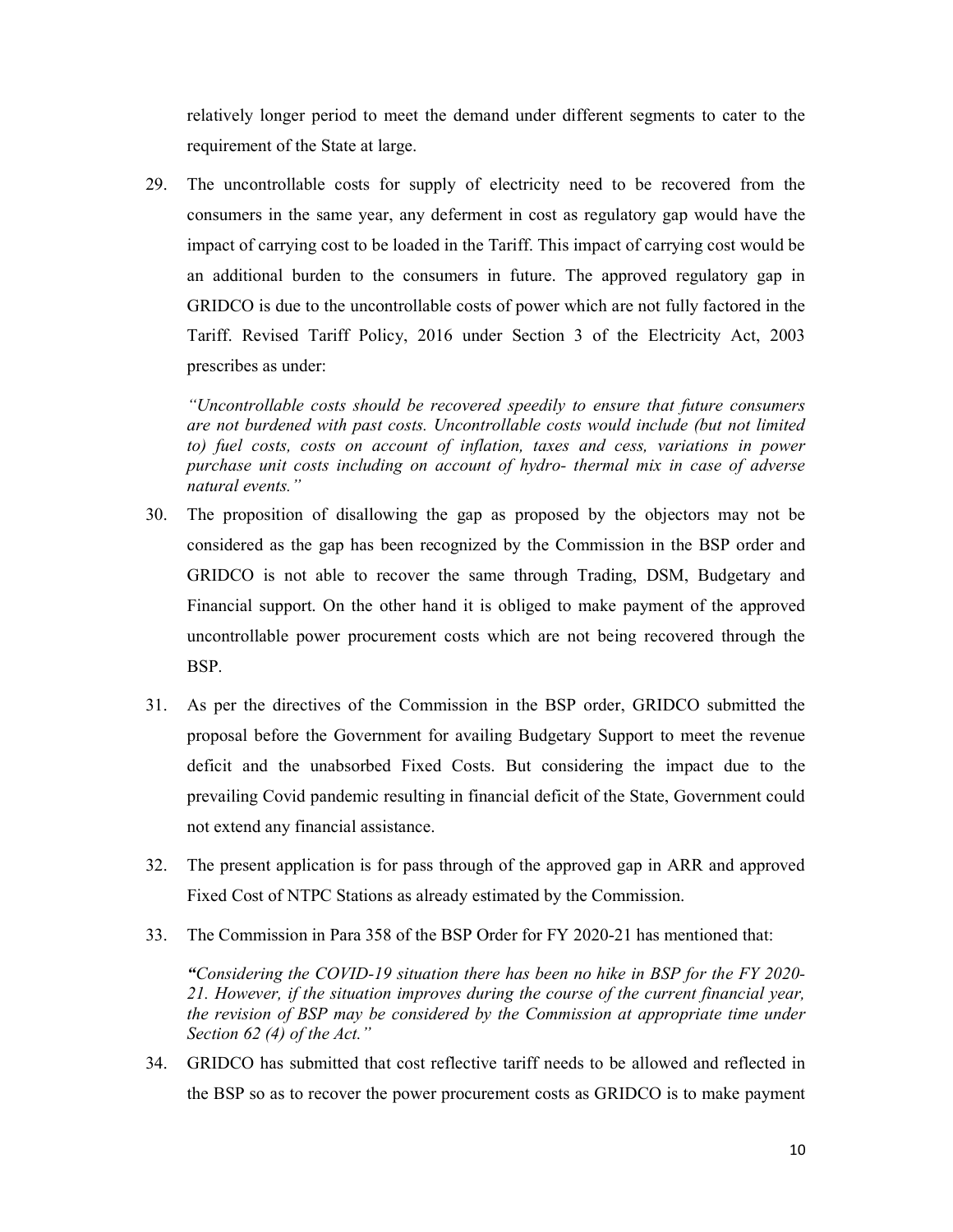to the Generators as per contractual obligation on procurement of power, irrespective of drawal during the financial year. The Commission has considered and recognized the revenue deficit of Rs.660.15 Crore being the difference in total costs to be incurred and revenue to be earned at the approved BSP rate. The learned objectors may appreciate that the actual revenue gap during the FY 2020-21 would be much higher than the approved gap of Rs.660.15 Crore because of lower demand of the state.

- 35. GRIDCO has seen the impact of pandemic as far as the variation of electricity consumption is considered. There was 24% less drawal in April 2020 vis-a-vis previous year which has become equal in the month of July 2020. The normalization of economic activities is imminent. There is hardly any area of lock down imposed at present. The demand of power normally becomes lower in second half of every year. However, considering the above trend, GRIDCO hardly may get net revenue of Rs. 200 Crore against the Rs.1111 Crore repayment obligation. Further, for a sustainable power supply, GRIDCO needs to meet its uncontrollable power costs and the financing cost. Otherwise, the power supply will be affected which is against the larger interest of public.
- 36. GRIDCO has submitted that the margin of surplus revenue from trading has decreased substantially due to nationwide surplus capacity as well as subdued Power Market over the last couple of years. The above subdued condition is further worsened due to lock down situation because of Covid-19 Pandemic. However, GRIDCO makes continuous endeavour for trading of the surplus power at optimum price above the variable cost by fetching reasonable margin to recover fully the variable cost of the respective station as per the surplus availability for the period of time following the merit order policy after meeting the State demand so as to compensate the unabsorbed committed Fixed Cost burden as per the contractual obligation because of higher V.C. of FSTPS and KhSTPS. It is not feasible to trade the entire surplus power of 10,129.70 MU in the prevailing market, as stated by some objectors, referring to the order of OERC. GRIDCO has traded only 2373 MU during the five months period from Apr'20 to August'20 due to lower demand as well as the reduced market driven price which even at times is not sufficient to recover variable charges of high cost stations, associated corridor charges, and reasonable margin after meeting the trading expenses.
- 37. GRIDCO has stated that power market is subdued due to surplus situation at the national level. However, GRIDCO is taking all out efforts to sell its power at any rate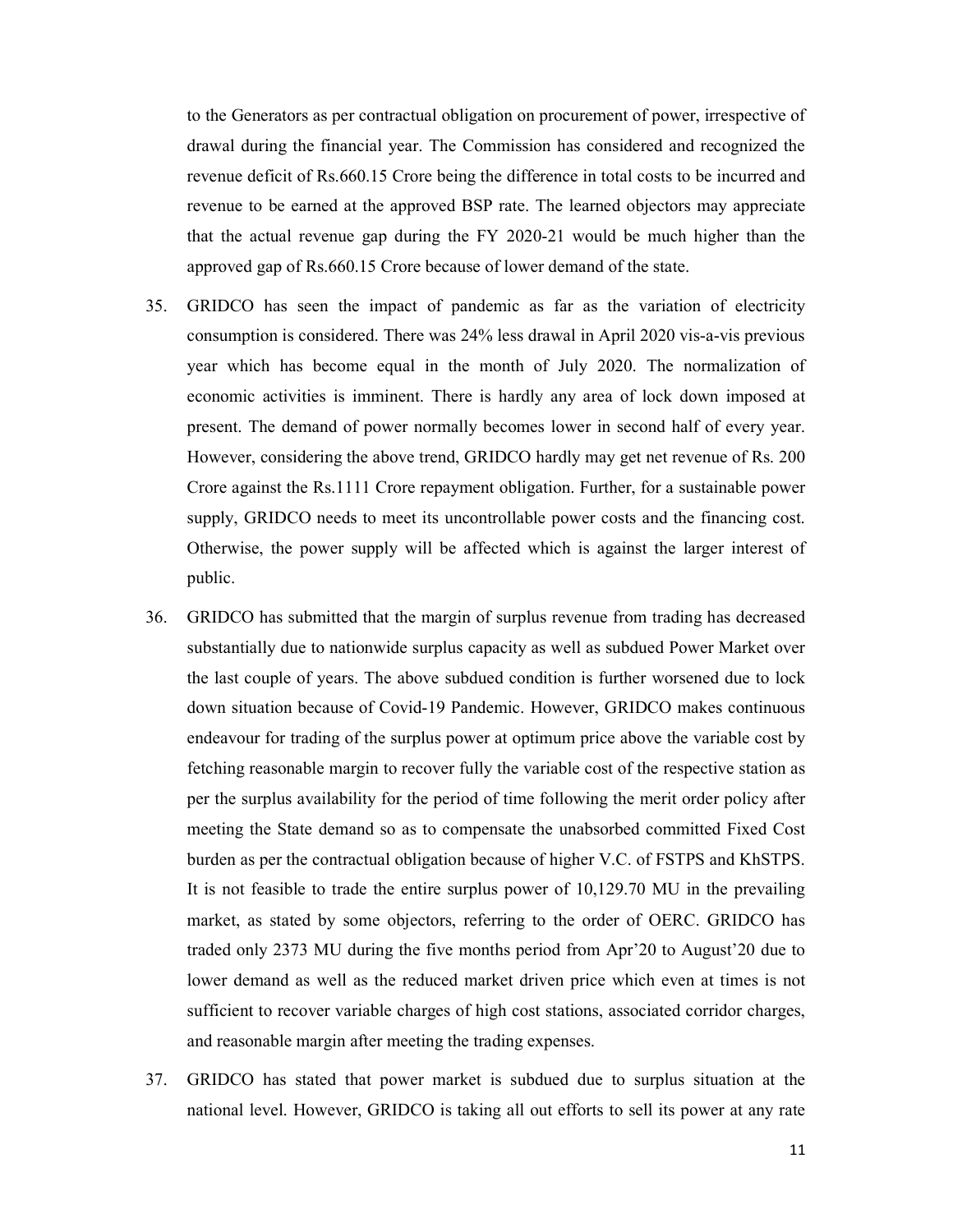above the marginal cost (Variable Cost). The trading revenue in 1st five months of FY 2020-21 are as under:

| <b>Months</b>                                   | Apr'20 | Mav <sup>20</sup> | June'20 | July <sup>20</sup> | Aug'20 | <b>Total</b> |
|-------------------------------------------------|--------|-------------------|---------|--------------------|--------|--------------|
| Energy (MU)                                     | 469.67 | 677.6             | 388.21  | 417.52             | 419.96 | 2373.00      |
| Power Trading<br>(Rs.Crore)                     | 104.41 | 160.27            | 89.98   | 100.79             | 97.42  | 552.85       |
| Avg. Variable cost of<br>power sold (Rs. Crore) | 86.96  | 133.59            | 75.97   | 92.68              | 83.06  | 462.26       |
| Margin (Rs.Crore)                               | 17.45  | 26.68             | 14.01   | 8.11               | 14.36  | 90.59        |

Table-2

- 38. GRIDCO neither earns any surplus earnings over the cost on trading of surplus power nor has any retained earnings from the past period which can be utilized to meet the revenue gap as recognized by the Commission. The cost of power sold through the trading platform is not adequate to recover the Cost, thereby not creating any surplus.
- 39. GRIDCO is taking the necessary steps for recovery of the outstanding dues from DISCOMs. During FY 2019-20, GRIDCO has received Rs.7061.18 Crore vis-à-vis billed amount of Rs. 6712.71 Crore. GRIDCO is always taking proactive measures for collection of securitized dues. GRIDCO's legitimate claim, ought not to be denied in the pretext of non-recovery of securitized dues and BSP dues. GRIDCO is availing loan to meet the working capital gap which arises due to inadequate tariff and poor performance of DISCOMs over the years. GRIDCO is availing loans for timely payment of power purchase obligations to the Generators in order to avoid power regulation and to ensure uninterrupted supply of power to the State. This is being done for the overall benefit of the consumers of the State and in greater public interest.
- 40. The outstanding dues are the uncollected revenue of previous year which corresponds to the costs of supply for the said relevant year. The arrears collected from DISCOMs are meant for payment of power dues or loans incurred in those corresponding years. The said cost of supply and revenue are already submitted in true ups of past years and cannot be treated twice in the ARR 2020-21. Present application is recovery of the approved Revenue cost and Gap for the FY 2020-21 which is required to be recovered in present year Tariff.
- 41. The Relaxation of Escrow is being allowed by GRIDCO in favour of four DISCOM Utilities since long as per the Orders of the OERC. In fact, the DISCOMs deposit their entire revenue proceeds in the Escrow Account in order to pay the Bulk Supply Price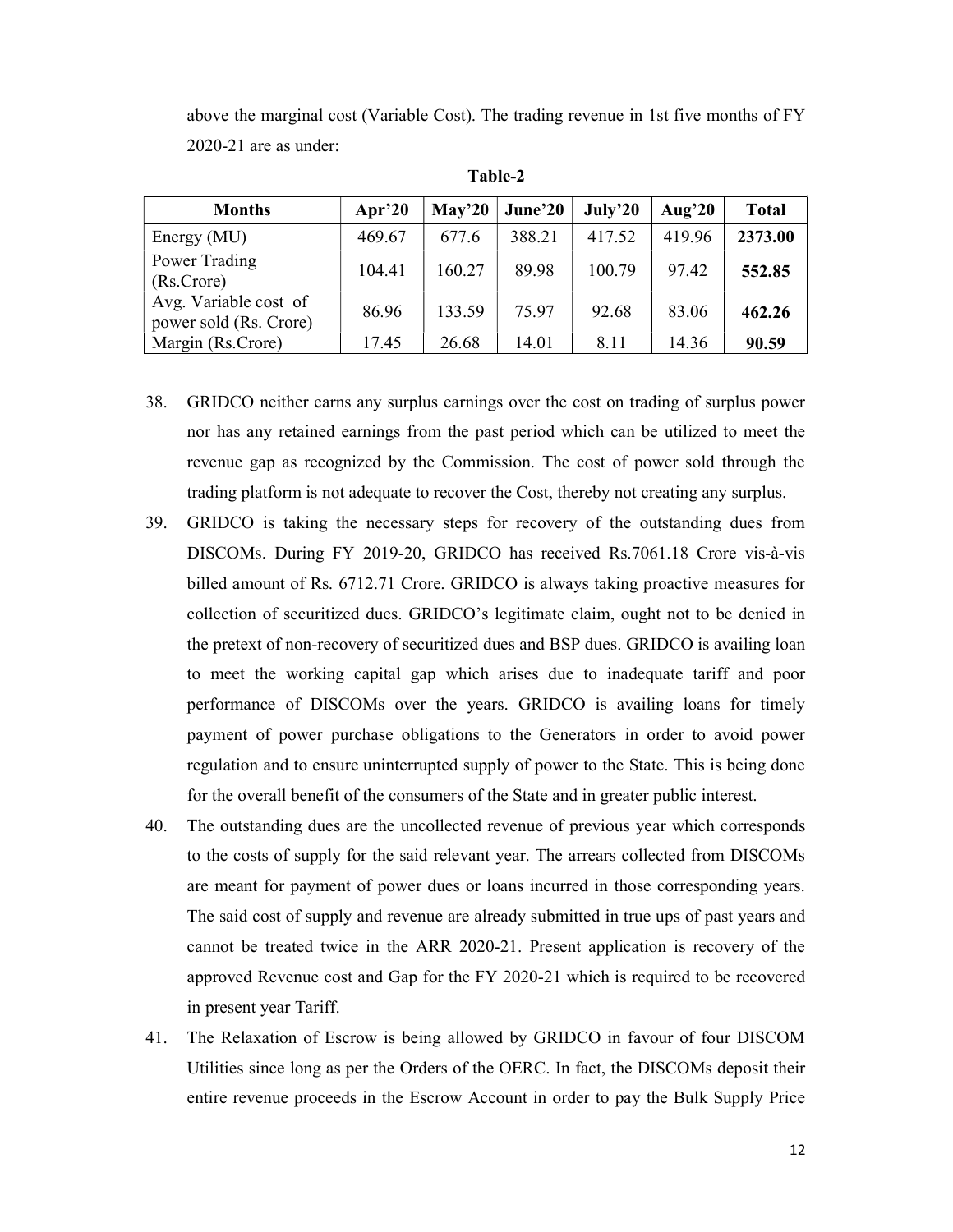(BSP)/ Power Purchase Bills of GRIDCO. Thus, the DISCOMs, after paying the BSP bills, are left with little funds to pay towards other pressing dues like the Employees Cost, R&M expenses, etc. In absence of such payment, the entire power supply situation would suffer serious setback and the distribution network in the State would be in the jeopardy. Therefore, relaxation of escrow is being allowed by GRIDCO at the behest/direction of the Commission in greater interest of the public to ensure that the power supply in the State is not affected /disrupted. The distribution system could face break-down due to want of timely Repair & Maintenance. Similarly, non-payment of salaries in turn may lead to employees unrest resulting in crippling of the power supply. In fact, GRIDCO exercises utmost restraint in relaxation of escrow to the DISCOMs when DISCOMs are in dire need of funds to pay for the pressing dues like salary, R&M expenses, etc.

- 42. GRIDCO has been following "Merit Order Power Procurement Policy" whereby the least cost power is allocated for supply to the DISCOM Utilities for onward retail sale to the State Consumers in greater public interest. The present application is not seeking approval of any additional cost, rather recovery of the approved power costs.
- 43. GRIDCO makes procurement of power from the central and state generators at tariff approved by the CERC and OERC and as per the provisions of the PPAs with the respective generators. In some occasions, the EREB power is force scheduled due to operation of plants at technical minimum level or the must run plants viz. Hydro and RE stations. The surplus power being available on day to day basis after meeting the state demand, are traded through Energy Exchange in case the trading price exceeds the variable charges of power and CTU charges on the traded power and other associated costs leaving surplus margin to recover fixed cost of costly ER stations. In case the trading price does not compensate the costs as mentioned above, GRIDCO surrenders the surplus power to avoid loss. Thus, it transpires that GRIDCO always optimizes its cost of procurement by following the "Merit Order Policy" and ensures lower cost of power to the State consumers.
- 44. GRIDCO was facing the power shortage scenario during the FY 2018-19 and was to purchase power from different sources at an average rate of Rs. 3.90/kwh during this period. Keeping in view the need for better Hydro Thermal/Solar Power Ratio, fast depleting of fossil fuel, clean environmental norms, long life time of the hydroelectric power plants, reliable sources of energy, utilization as peaking power and system stability etc., procurement of hydro power would always be beneficial for the State. In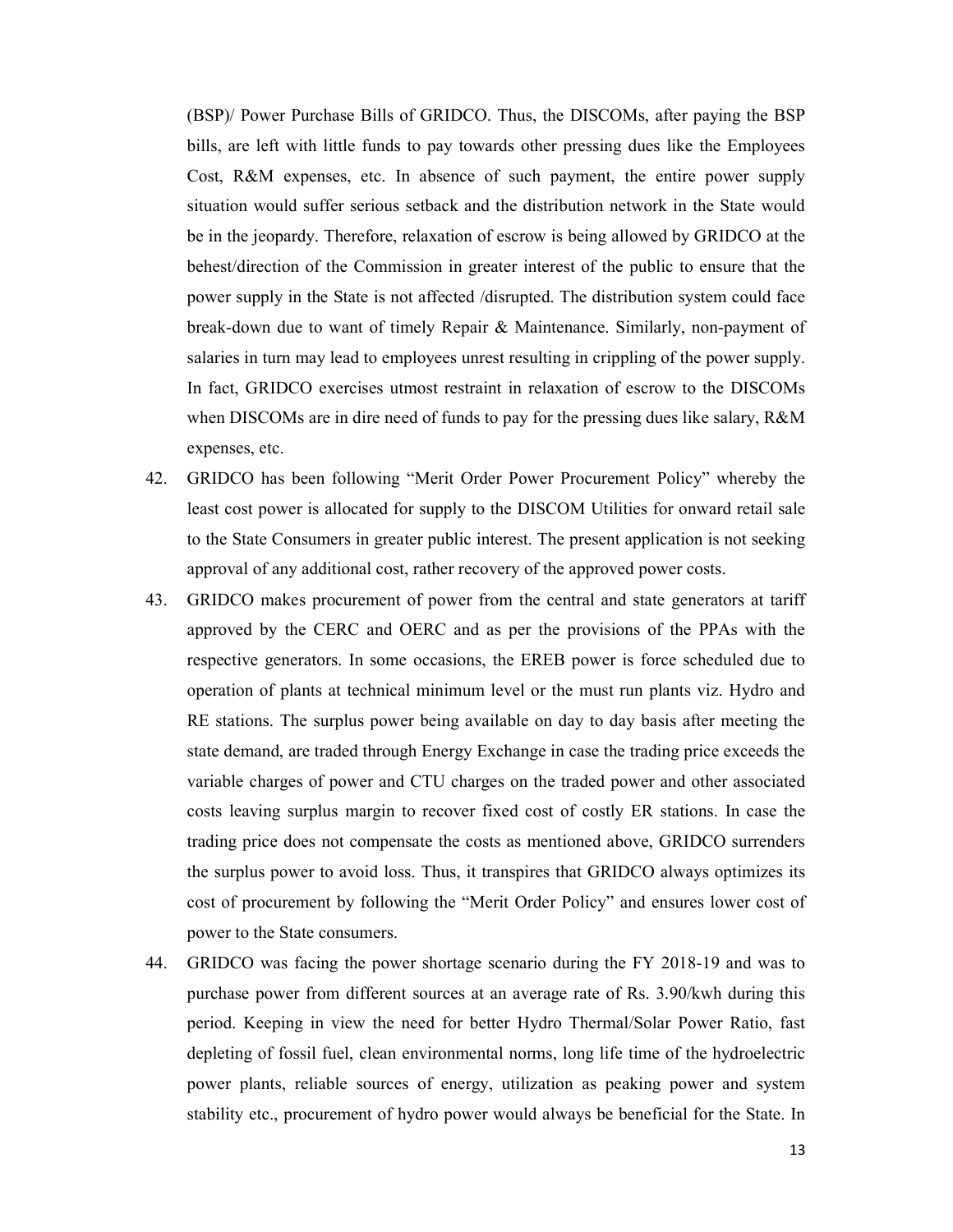the pretext of the above, GRIDCO is availing hydro power from Mangdechu HEP, Bhutan as per the allocation made by Ministry of Power, Govt. of India.

- 45. GRIDCO is compelled to meet the contractual obligation of paying the fixed costs to the generators irrespective of drawal during the period. Further, due to the prevailing Pandemic situations, GRIDCO requested Govt. of Odisha for necessary budgetary support as per the directives of the Commission. But there is no budgetary support or financial assistance receivable during the FY 2020-21 from Govt. of Odisha to meet the revenue deficit or the Fixed Cost of NTPC costly stations and accordingly, GRIDCO needs to recover the uncontrollable power procurement costs during FY 2020-21 in order to ensure uninterrupted power supply in the State.
- 46. Central PSUs (NTPC, NHPC and PGCIL) have given a rebate of Rs. 85 Crore. The amount may be adjusted in the ARR of GRIDCO and passed on to the consumers. GOI also announced the liquidity infusion scheme of Rs.90,000 Crore for the DISCOMs to meet the working capital GAP. The said funding are to be made through REC and PFC in shape of loan backed by State Government guarantee at interest rate of 9.5% p.a. GRIDCO has requested Government for Government Guarantee for availing the loan to meet the working capital requirement. GRIDCO availed loan of Rs.1500 Crore in FY 2019-20 for which the Government Guarantee has been received and for the FY 2020- 21, Government has in principle agreed to provide the Guarantee. The scheme is not meant for the bridging the revenue gaps or the power costs.

# Views of the State Government

- 47. The Government of Odisha in department of energy has submitted that Government is not in a position to provide any budgetary support to GRIDCO towards revenue gap requirement but government can provide guarantee for arranging finance from bank for the year 2020-21. GRIDCO was advised to take up this matter with OERC for a cost reflective tariff.
- 48. The State Government has requested the Central Government, that PFC/REC loan may be extended to DISCOM at a reduce rate of interest. Similarly, State has requested that REC/PFC may be advised to extend concessional loan to GRIDCO to cover the revenue gap of 2019-20. Further as significant part of costly power of CPSU remain unscheduled during this pandemic, state has requested Central Government to allow special rebate equivalent to the fixed charge of CPSU, GENCO and Transco proportionate to unscheduled CPSU power during 2020-21.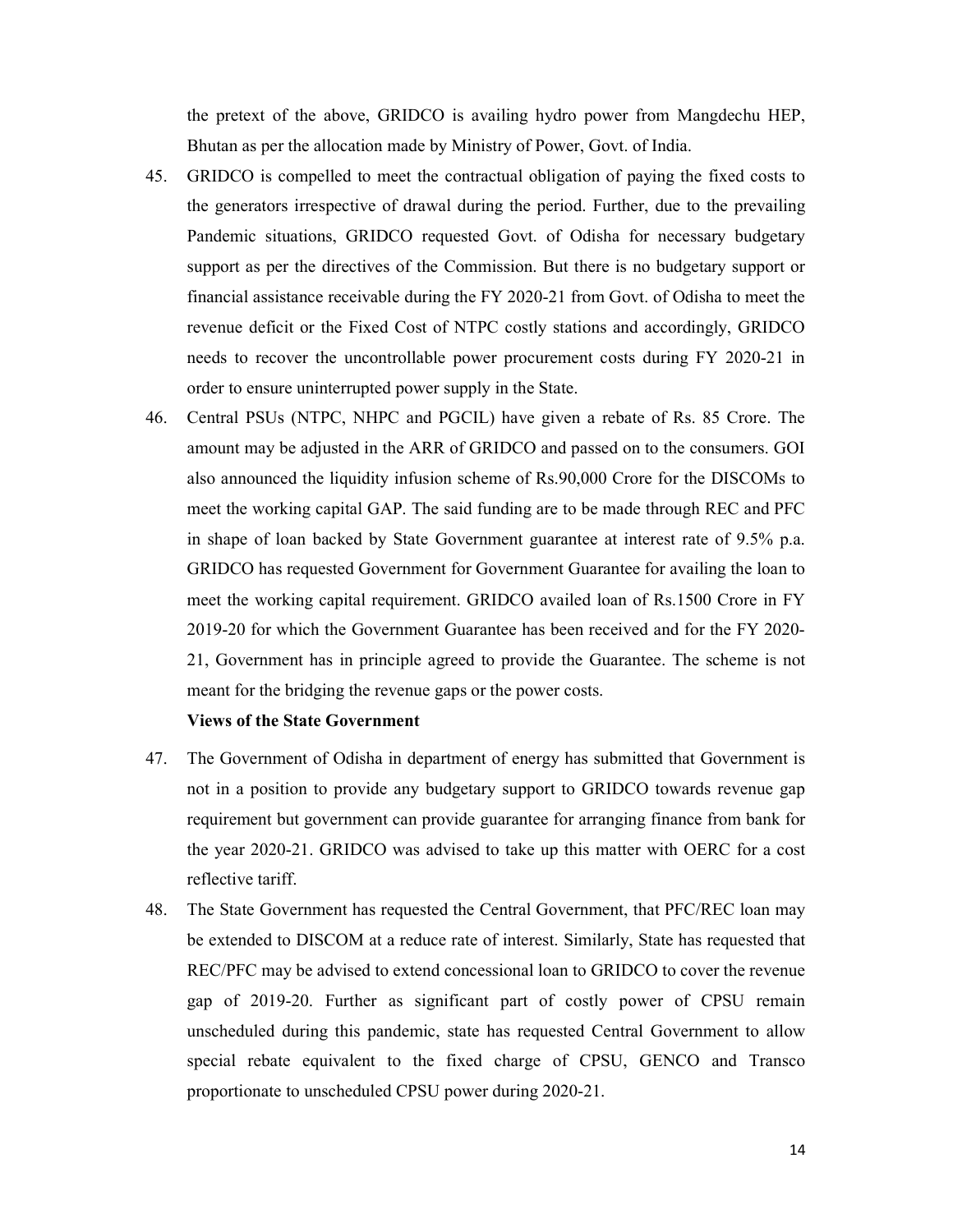## Commission's Observation

- 49. Heard the parties. The Commission observed that in the present application the prayer of the petitioner GRIDCO is to revisit the ARR of GRIDCO for the FY 2020-21 allowing (a) revenue deficit of Rs.660.15 Crore left in the ARR and (b) pass through of fixed cost of Rs.348.37 Crore of the NTPC central stations approved by the Commission.
- 50. The Commission in its order dated 22.04.2020 vide case No. 71 of 20189 has observed as follows:

"340. It is observed from above table that the Commission has estimated the net revenue requirement of GRIDCO to the tune of Rs.8274.98 Crore after adjustment of miscellaneous receipts of Rs.47.70 Crore and GRIDCO would recover Rs.7614.83 Crore from the DISCOM Utilities through Bulk Supply Price during the FY 2020-21 leaving a negative gap of Rs.660.15 Crore.

## XXXXXXX

The gap in the ARR has been allowed by the Commission to provide relief to the consumers of the State considering COVID-19 situation prevailing now. If the situation improves during the current financial year, the Commission may revisit the gap on an application of GRIDCO."

51. Further at Para 358 of the said order, the Commission has observed as follows:

"358. Considering the COVID-19 situation there has been no hike in BSP for the FY 2020-21. However, if the situation improves during the course of the current financial year, the revision of BSP may be considered by the Commission at appropriate time under Section 62 (4) of the Act."

52. The Commission observed that due to the impact of the Covid-19 pandemic starting from the month of March till date, industrial/commercial demand had substantially fallen in the second fortnight of March and the trend continued in the month of April, 2020. In view of the above, the Commission had taken a conscious view not to increase the BSP in its order dated 22.04.2020 that led to the deficit revenue gap of Rs.660.15 crore for the FY 2020-21. However, the demand has started picking up slowly with opening up of commercial and industrial activities from the month of May, 2020 onwards. By July, 2020 the demand has risen almost to the previous year's level. We feel that substantial deferment of cost will lead to tariff shock to the consumers in future. Therefore, the regulatory gap left in the ARR needs reconsideration. We decide to allow part of the revenue gap to be passed on to the DISCOMs in the form of rise in BSP now. While reviewing the gap in the ARR of GRIDCO, now we find that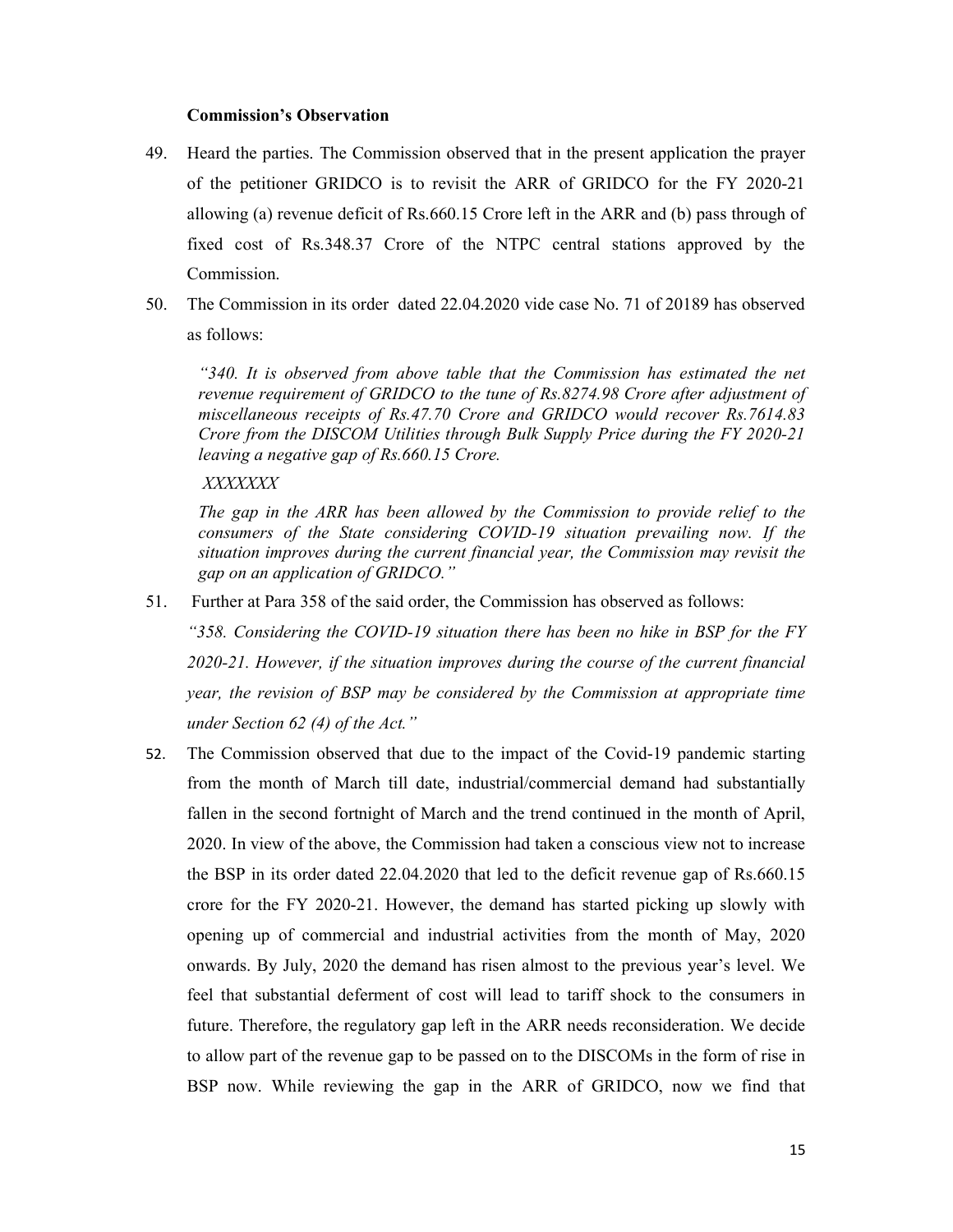GRIDCO has earned a trading revenue of Rs.90.59 Crore during the period from April to August, 2020. GRIDCO has also received an amount of Rs.85 Crore as relief in the bill provided by CPSUs. These revenues need to be factored in.

53. The Commission in its order dt.22.04.2020 in case No.71 of 2019 has not allowed any drawl from the central generating stations viz. FSTPS-I, II & III and KhTPS-I & II for state consumption due to higher tariff following merit order principle. The Commission has also not considered the fixed cost of these power stations in the ARR of GRIDCO for the FY 2020-21. The relevant para-294 of the said order is as follows:

"294. The Commission has not allowed any drawal from some of the Central Generating Stations i.e. FSTPS-I, II & III and KhTPS-I & II, since considering merit order despatch principle these Stations lie beyond the margin of the merit order. GRIDCO has entered into PPAs with numbers of State and Central Generating Stations. If, GRIDCO draws power from those stations it will have surplus availability of power. Even, if GRIDCO does not draw power from the power stations which are having PPA, it will have to pay fixed cost to those power stations which will eventually be passed on to the consumers as Tariff burden. In order to avoid passage of unnecessary cost to the consumer, the Commission has not considered the fixed cost of those power stations from which GRIDCO would not draw power due to surplus availability. Therefore, the GRIDCO should take up this matter with the State Government to whom Central allocation of power has been made for payment of fixed cost of those stations. The estimated extra fixed charge for those stations would be Rs. 348.37 Crore for FY 2020-21."

54. The Commission observed that GRIDCO had approached the State Government, as per the above direction of the Commission for necessary budgetary support on this matter. The State Government in Department of Energy has submitted that the Government is not in a position to provide any budgetary support to GRIDCO but the Government can provide guarantee for arranging finance from the banks for the year 2020-21. The Government has advised GRIDCO to take up this matter with OERC for a cost reflective tariff. The State Government has further stated that they have requested the Central Government to extend PFC/REC loan to the DISCOMs at a reduced rate of interest and also to extend concessional loan to GRIDCO to cover its revenue gap of 2019-20. The State Government has also requested the Central Government to allow special rebate equivalent to the fixed charge of the Central PSUs, Gencos and Transco proportionate to the unscheduled power of Central PSUs during the present pandemic. It is observed from the letter dated 10.06.2020 of MoP, GoI that the Central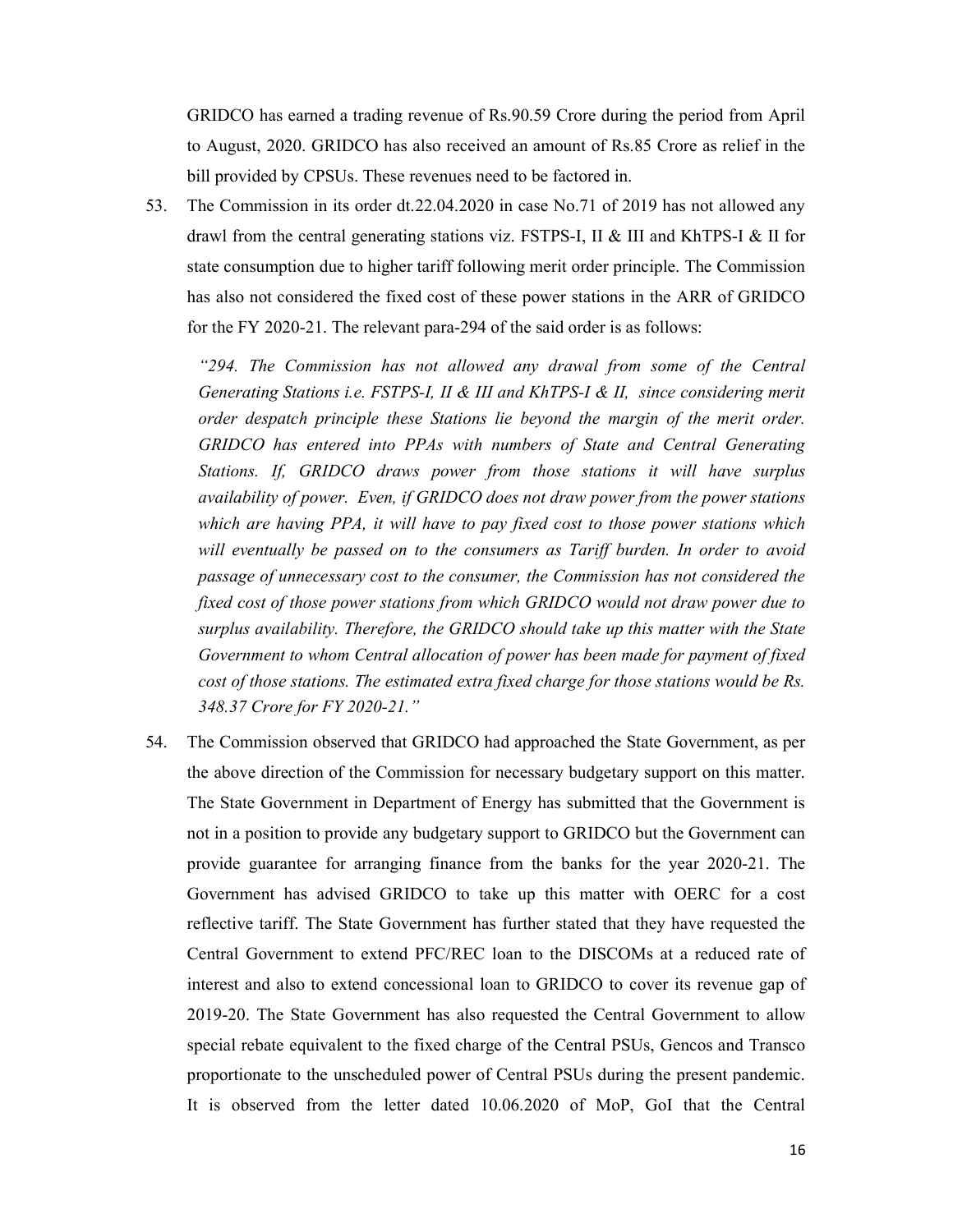Government has decided that the Central PSUs will offer deferment of capacity charges for power not scheduled and rebate to the DISCOMs on power billed (fixed cost) and inter-state transmission charges for passing on to the end consumers for the lock-down period on account of Covid-19 pandemic. Accordingly, a rebate of about Rs.85.00 Crore has been offered to Odisha by various central PSUs viz. NHPC Ltd., NTPC Ltd. and PGCIL.

- 55. The Commission observed that in the ARR and BSP order of GRDICO for the FY 2020-21, the fixed cost amounting to Rs.348.37 Crore in respect of aforementioned central generating stations has not been considered in the ARR since no energy drawl is approved for these central stations. It is also observed that the central PSUs have offered a special rebate of Rs.85.00 Crore as per the decision of the Central Government. Further, it is expected that there may be deferment of capacity charges for power not scheduled during the period of Covid-19 pandemic. GRIDCO and the State Government are advised to pursue the matter with the Central Government for deferment of capacity charges and availing more rebates on this account. Therefore, the Commission is not inclined to re-estimate the ARR of GRIDCO at present. However, the Commission is inclined to revisit the BSP of GRIDCO for the FY 2020-21 in respect of the negative gap of Rs. 660.15 Crore as stated in earlier paragraphs.
- 56. Tariff determination is essentially intended to balance the conflicting interest of various stakeholders like the distribution Utilities and various groups of consumers as well as the generators. Some amount of judgement is to be exercised while determining the bulk supply price for distribution utilities. The process has to be fair, transparent, with sound logic, so that the revenue earned by the utilities are adequate to service all their expenditures like the cost of employees, servicing the interest burden, meet return on equity in addition to meeting the cost of power purchase which constitute a substantial part of their revenue requirement.
- 57. In the present order the Commission has decided not to re-determine the annual aggregate revenue requirement of GRIDCO for the FY 2020-21 which was already determined by the Commission in its order dated 22.04.2020 in Case No.71 of 2019. Now, the Commission re-determines only the bulk supply price for the different DISCOM Utilities of the state in order to reduce the negative gap of Rs.660.15 Crore in the ARR of GRIDCO for the FY 2020-21 which shall be applicable w.e.f. 01.10.2020. Hence, the present order of the Commission shall form a part of the earlier order dated 22.04.2020 passed in 71 of 2019. The revised Bulk Supply Price for the current FY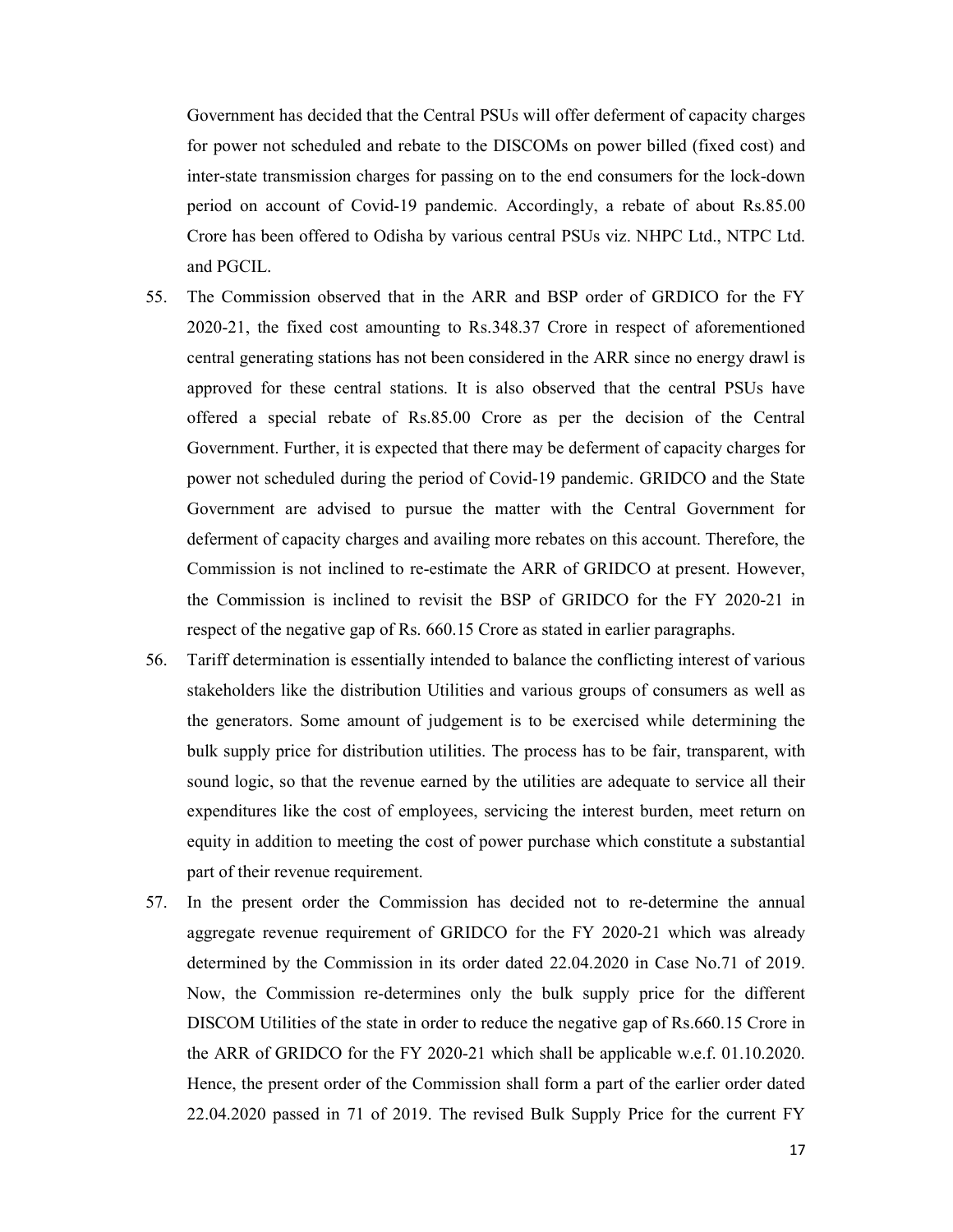2020-21 w.e.f. 01.10.2020 and the quantum of energy approved by the Commission for each DISCOM Utility are given in the table below:

| Name of the<br><b>DISCOMs</b> | <b>Existing Bulk</b><br><b>Supply Price i.e.</b><br>approved for FY<br>2020-21 vide order<br>dated 22.04.2020<br>(P/U) | <b>Quantum of</b><br><b>Energy for</b><br>sale during<br>FY 2020-21<br>(MU) | <b>Bulk Supply</b><br><b>Price approved</b><br>for FY 2020-21<br>w.e.f. $1st$<br>October, 2020<br>(P/U) | <b>Total Revenue</b><br>for FY 2020-21<br>considering tariff<br>revision (Rs.<br>Crore) |
|-------------------------------|------------------------------------------------------------------------------------------------------------------------|-----------------------------------------------------------------------------|---------------------------------------------------------------------------------------------------------|-----------------------------------------------------------------------------------------|
| <b>CESU</b>                   | 261.00                                                                                                                 | 9470.00                                                                     | 277.00                                                                                                  | 2547.43                                                                                 |
| <b>NESCO</b>                  | 298.00                                                                                                                 | 6570.00                                                                     | 316.30                                                                                                  | 2017.98                                                                                 |
| <b>WESCO</b>                  | 304.00                                                                                                                 | 8000.00                                                                     | 322.60                                                                                                  | 2506.40                                                                                 |
| <b>SOUTHCO</b>                | 186.00                                                                                                                 | 4050.00                                                                     | 197.40                                                                                                  | 776.39                                                                                  |
| <b>Total</b>                  | 271.09                                                                                                                 | 28090.00                                                                    | 287.70                                                                                                  | 7848.19                                                                                 |

Table – 3 Bulk Supply Price and Quantum of Energy for FY 2020-21 w.e.f 1st October, 2020

- 58. The above approved revenue is to be realized by GRIDCO from the DISCOM Utilities. In case of any default in monthly BSP dues by the DISCOM Utilities, they are liable for imposition of power regulations. It is directed that GRIDCO should resort power regulation to the DISCOM Utilities to the extent of non-payment of monthly BSP dues.
- 59. GRIDCO shall earn additional revenue due to the above modification of BSP of DISCOMs resulting in reducing the regulatory gap. The gap will be further narrower when we consider Rs.85 Crore relief the GRIDCO has availed in the form of CPSU dues and Rs.90.59 Crore in terms of earning from trading for the period April to August, 2020. The details of revised revenue gap for FY 2020-21 in the ARR of GRIDCO is given in the table below:

| <b>Particulars</b>                  | Approved by the<br><b>Commission vide</b><br>order 22.04.2020 | <b>Estimated by</b><br>the<br><b>Commission</b><br>due to Revision<br>of BSP on<br><b>Annual basis</b><br>for FY 2020-21 | <b>Approved</b><br>by the<br>Commission<br>due to<br>revision of<br><b>BSP</b> for six<br>months for<br>FY 2020-21 |
|-------------------------------------|---------------------------------------------------------------|--------------------------------------------------------------------------------------------------------------------------|--------------------------------------------------------------------------------------------------------------------|
| Net Revenue Requirement (Rs. in Cr) | 8316.68                                                       | 8316.68                                                                                                                  | 8316.68                                                                                                            |
| Less Mis. Receipt (Rs. in Cr)       | 41.70                                                         | 42.90                                                                                                                    | 42.30                                                                                                              |
| Net Revenue Requirement (Rs. in Cr) | 8,274.98                                                      | 8,273.78                                                                                                                 | 8,274.38                                                                                                           |

Table-4 Revenue Gap in the ARR of GRIDCO for FY 2020-21 after Revision of BSP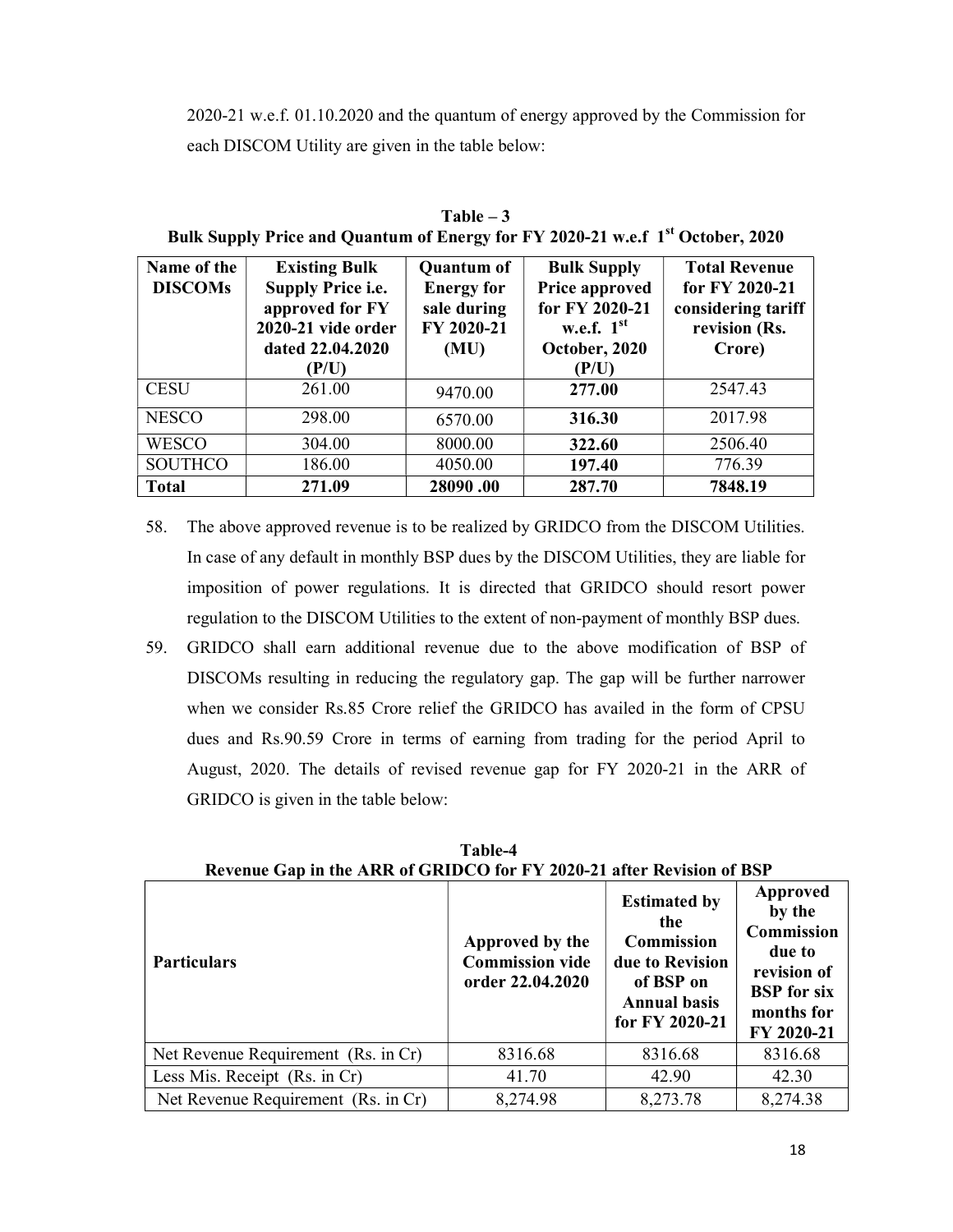| Revenue Realised (Rs. in Cr)                      | 7,614.83  | 8,081.55 | 7,848.19  |
|---------------------------------------------------|-----------|----------|-----------|
| Receipt from CPSU under MOP                       |           | 85.00    | 85.00     |
| Revenue earning from Trading                      |           | 90.59    | 90.59     |
| Gap (Rs. in Cr.)                                  | $-660.15$ | $-16.64$ | $-250.60$ |
| Breakup of the gap on half yearly                 |           |          |           |
| <b>basis</b>                                      |           |          |           |
| April, 20 to Sept, 20                             |           |          |           |
| Rev. Requirement (Rs. in Cr.)                     | 4,158.34  | 4,158.34 | 4,158.34  |
| $\overline{\text{Less}}$ Mis. Receipt (Rs. in Cr) | 20.85     | 21.45    | 20.85     |
| Net Revenue Requirement (Rs. in Cr)               | 4,137.49  | 4,136.89 | 4,137.49  |
| Revenue Realised (Rs. in Cr)                      | 3,807.42  | 4,040.78 | 3,807.42  |
| Receipt from CPSU under MOP                       |           | 85.00    | 85.00     |
| Revenue earning from Trading                      |           | 90.59    | 90.59     |
| Gap (Rs. in Cr)                                   | $-330.08$ | 79.47    | $-154.49$ |
| Oct, 20 to March, 21                              |           |          |           |
| Rev. Requirement (Rs. in Cr.)                     | 4,158.34  | 4,158.34 | 4,158.34  |
| Less Mis. Receipt (Rs. in Cr)                     | 20.85     | 21.45    | 21.45     |
| Net Revenue Requirement (Rs. in Cr)               | 4,137.49  | 4,136.89 | 4,136.89  |
| Revenue Realised (Rs. in Cr)                      | 3,807.42  | 4,040.78 | 4,040.78  |
| Gap (Rs. in Cr.)                                  | $-330.08$ | $-96.12$ | $-96.12$  |
| Total Gap (Rs. in Cr)                             | $-660.15$ | $-16.64$ | $-250.60$ |

- 60. It is observed from above table that after revision of BSP for the balance six months of the FY 2020-21, there still exists a negative gap of Rs.250.60 Crore in the ARR of GRIDCO for the FY 2020-21. The Commission directs GRIDCO for trading of the available surplus power on prudent commercial principles in the market after meeting the State requirement and adjust the revenue earnings from trading and UI sources towards meeting the above gap and past losses. In case the above gap is not met from the trading and the UI accounts, the balance amount shall be considered in the truing up exercise of GRIDCO.
- 61. The revised Bulk Supply Price of GRIDCO in respect of the DISCOM Utilities as indicated below will become effective from 1<sup>st</sup> October, 2020 and shall continue until further order.

| <b>Name of the DISCOMs</b> | Paise/Kwh |
|----------------------------|-----------|
| CESU                       | 277.00    |
| <b>NESCO</b>               | 316.30    |
| <b>WESCO</b>               | 322.60    |
| <b>SOUTHCO</b>             | 197.40    |

Table -5